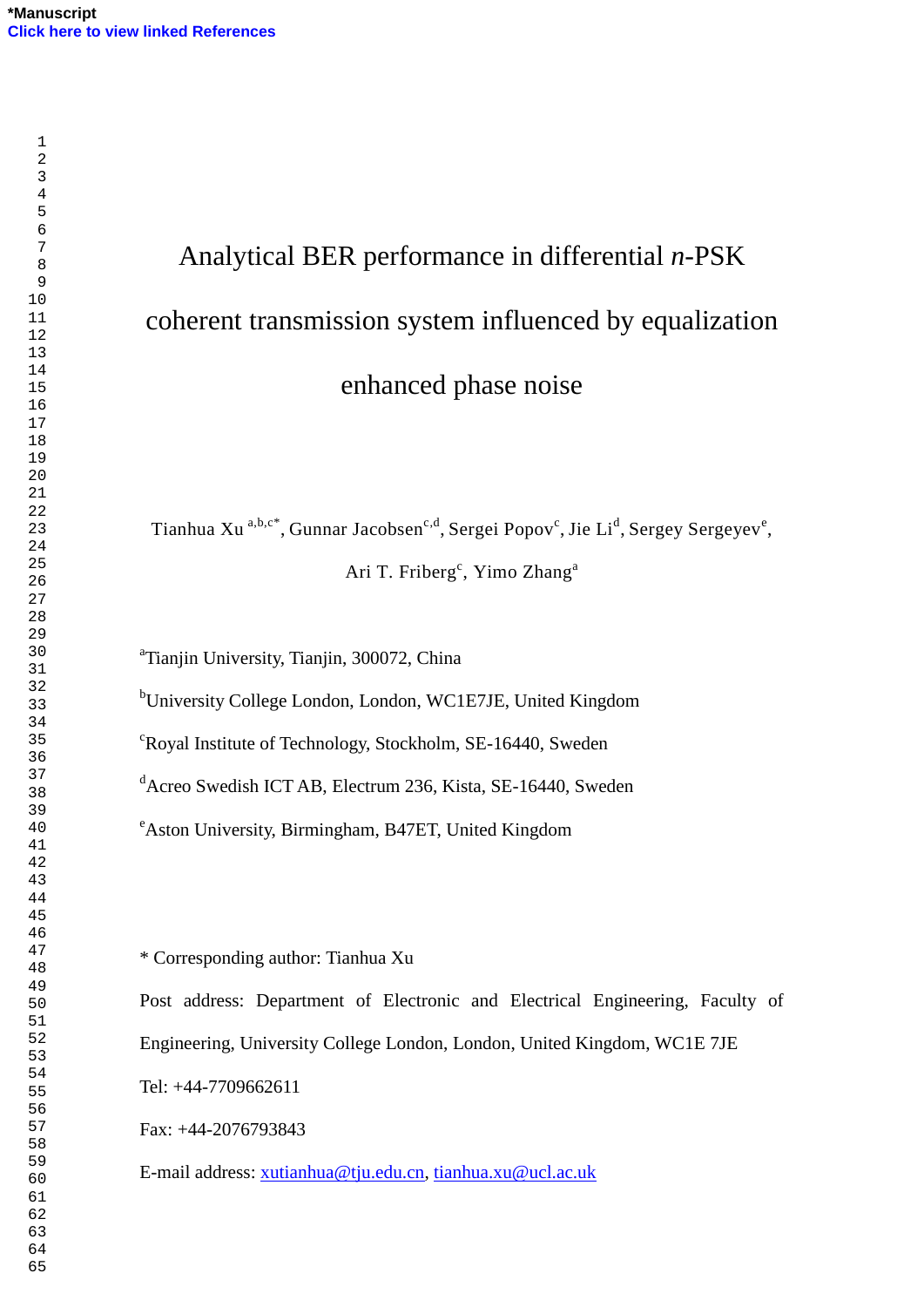#### **ABSTRACT**

Long-haul high speed optical transmission systems are significantly distorted by the interplay between the electronic chromatic dispersion (CD) equalization and the local oscillator (LO) laser phase noise, which leads to an effect of equalization enhanced phase noise (EEPN). The EEPN degrades the performance of optical communication systems severely with the increment of fiber dispersion, LO laser linewidth, symbol rate, and modulation format. In this paper, we present an analytical model for evaluating the performance of bit-error-rate (BER) versus signal-to-noise ratio (SNR) in the *n*-level phase shift keying (*n*-PSK) coherent transmission system employing differential carrier phase estimation (CPE), where the influence of EEPN is considered. Theoretical results based on this model have been investigated for the differential quadrature phase shift keying (DQPSK), the differential 8-PSK (D8PSK), and the differential 16-PSK (D16PSK) coherent transmission systems. The influence of EEPN on the BER performance in term of the fiber dispersion, the LO phase noise, the symbol rate, and the modulation format are analyzed in detail. The BER behaviors based on this analytical model achieve a good agreement with previously reported BER floors influenced by EEPN. Further simulations have also been carried out in the differential CPE considering EEPN. The results indicate that this analytical model can give an accurate prediction for the DQPSK system, and a leading-order approximation for the D8PSK and the D16PSK systems.

Key words: coherent optical communication, phase shift keying, differential carrier phase estimation, equalization enhanced phase noise, bit-error-rate, signal-to-noise ratio

PACS: 42.25.Kb, 42.79.Sz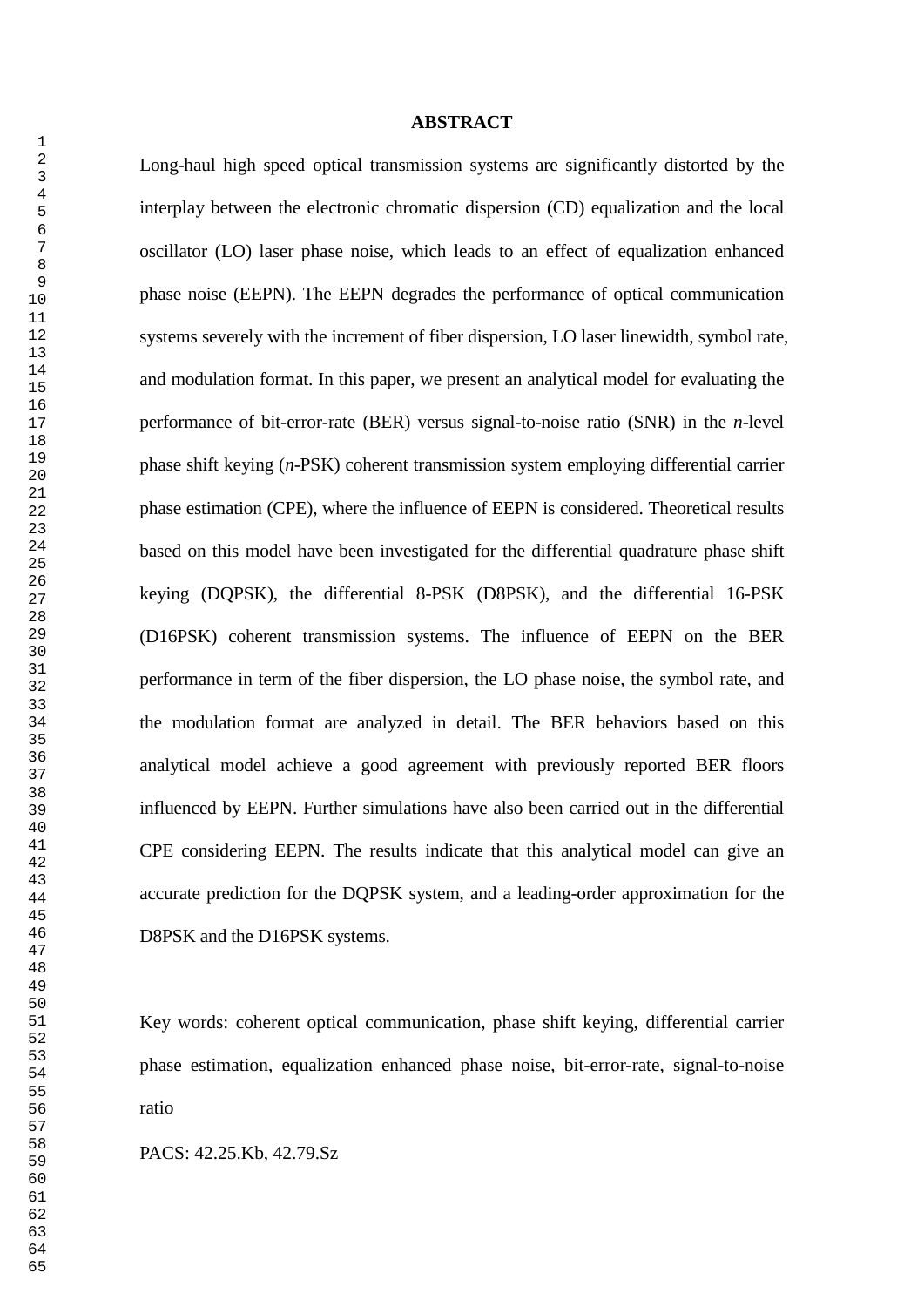#### **1. Introduction**

Coherent optical detection allows the significant equalization of transmission system impairments such as chromatic dispersion (CD), polarization mode dispersion (PMD), phase noise (PN), and fiber nonlinearities (FNLs) in the electrical domain by using the powerful digital signal processing (DSP) [1-7]. The carrier phase estimation (CPE) can be effectively implemented by employing the feedforward and the feedback algorithms [7-11]. As a conventional feedforward algorithm, the differential phase estimation has been validated as a simple and effective method for the phase noise compensation (PNC) in the coherent transmission system, which is also regarded as a benchmark for evaluating the CPE approaches [12-17]. However, the analysis of the phase noise in the transmitter (Tx) and the local oscillator (LO) lasers is often lumped together, and the interplay between the CD and the PN is not considered in the traditional evaluation of carrier phase estimation (including differential phase estimation). W. Shieh et al. have provided the theoretical assessment to evaluate the equalization enhanced phase noise (EEPN) from the interaction between the LO phase fluctuation and the fiber dispersion [18-21]. C. Xie has investigated the impacts of CD on both the LO phase noise to amplitude noise conversion and the fiber nonlinear effects [22,23]. I. Fatadin et al. have also studied the influence of the EEPN in quadrature phase shift keying (QPSK), 16-level quadrature amplitude modulation (16-QAM) and 64-QAM coherent transmission systems [24]. Meanwhile, the influence of EEPN on different CPE algorithms has also been investigated in detail by using numerical simulations [25-29]. Due to the EEPN, the requirement of laser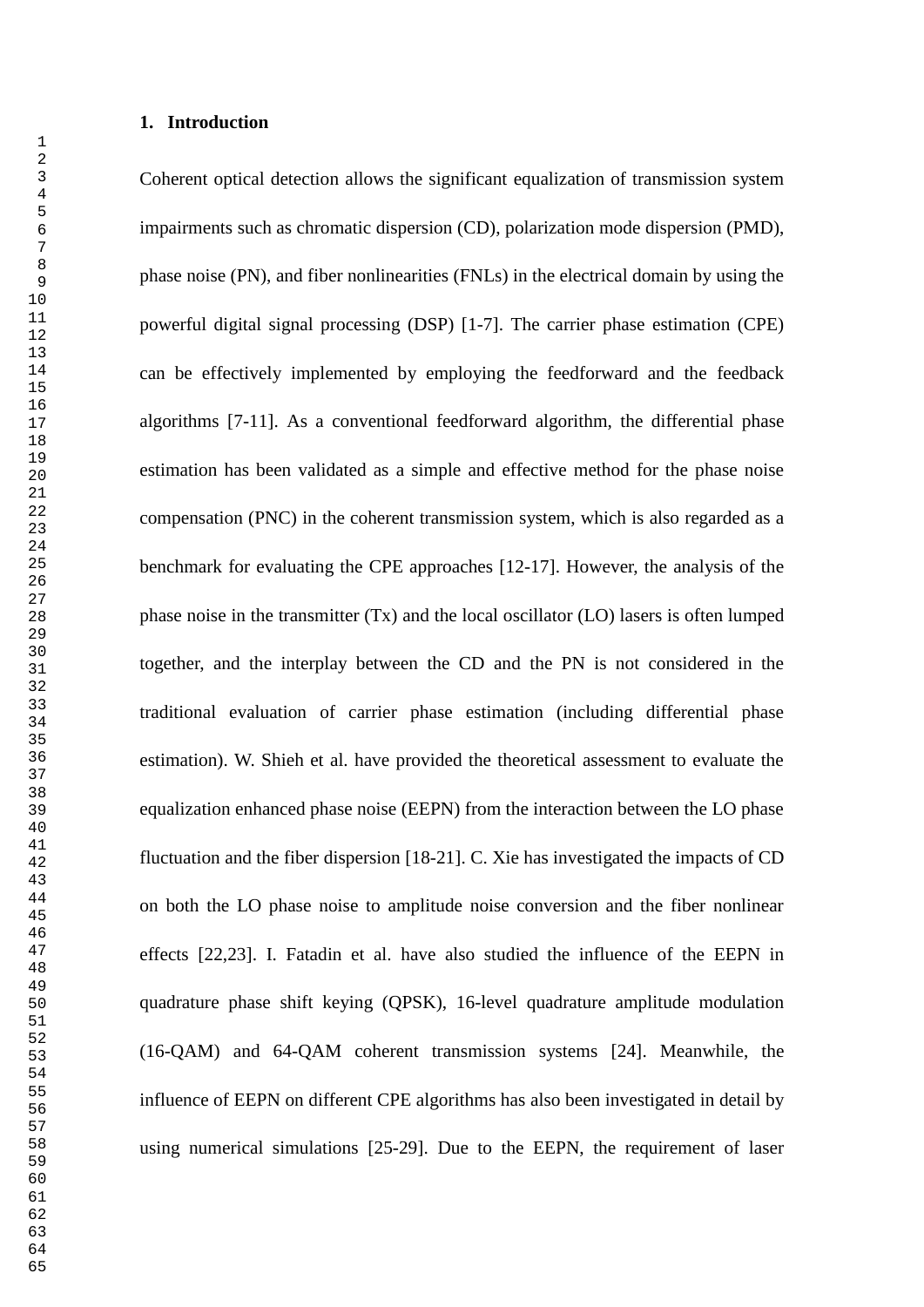linewidth can not be generally relaxed for the transmission system with a higher symbol rate. It would be of importance to investigate the analytical estimation for the performance of bit-error-rate (BER) versus signal-to-noise ratio (SNR) in the carrier phase estimation in coherent optical transmission system considering the influence of EEPN.

In this paper, we present an analytical model for assessing the behavior of BER versus SNR in the differential phase estimation in the long-haul high speed *n*-level phase shift keying (*n*-PSK) coherent optical transmission system, where the impact of EEPN is considered. The additional noise variance induced by EEPN has been taken into account in the analytical estimation. Based on this model, we have investigated the performance of BER versus SNR in the differential QPSK (DQPSK), the differential 8-PSK (D8PSK), and the differential 16-PSK (D16PSK) coherent optical transmission systems in detail involving the influence of EEPN. Theoretical results demonstrate that the behaviors of BER versus SNR in the differential phase estimation are significantly distorted by EEPN, with the increment of the LO phase noise, the accumulated fiber dispersion, the symbol rate, and the modulation format. Meanwhile, the results from this model make a good agreement with our previously reported BER floors. Moreover, to investigate the accuracy of this analytical model, numerical simulations have also been implemented for the DQPSK, the D8PSK, and the D16PSK coherent transmission systems with differential carrier phase estimation, considering EEPN. The results indicate that this analytical model can give an accurate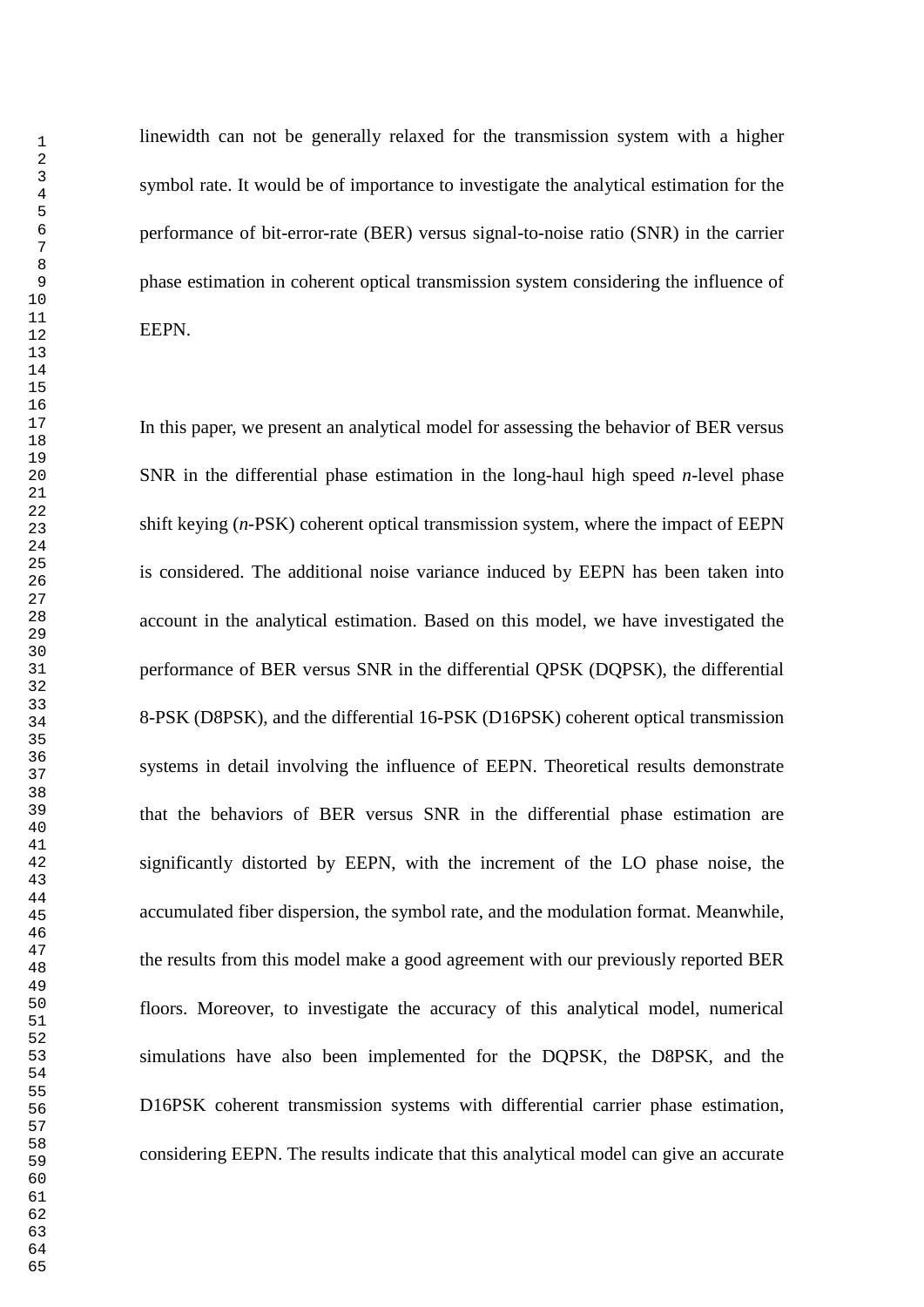prediction for the DQPSK system, and a leading-order approximation for the D8PSK and the D16PSK systems, when EEPN is considered.

## **2. Differential carrier phase estimation in coherent transmission system**

The setup of *n*-PSK coherent optical transmission system is illustrated in Fig. 1, where the differential carrier phase estimation is employed. The pseudo random bit sequence (PRBS) data are differentially encoded and modulated into the *n*-PSK optical signals, and then fed into the transmission fiber channel. In the receiver end, the received optical signals are mixed with the LO laser and converted into the electrical signals by the photodiodes (PDs). Then the electrical signals are sampled by the analog-to-digital convertors (ADCs) at twice the symbol rate. The digitalized signals are processed by the DSP algorithms, including CD compensation, signal equalization, and differential carrier phase estimation, to mitigate the system impairments.

The differential carrier phase estimation is applied for the carrier phase recovery in the coherent optical detection, where the information is encoded in and extracted from the phase difference between two consecutive symbols [12-17]. In the differential CPE, the k-th symbol information is recovered from the phase difference between the current k-th symbol and the  $(k+1)$ -th symbol. Hence, the phase ambiguity  $\Delta \varphi$  in the recovered data comes from the carrier phase fluctuation between the two adjacent symbols  $\Delta \varphi = \varphi_k - \varphi_{(k+1)}$ , during a symbol period [12-17]. Compared to other CPE algorithms such as the block-average (BA) and the Viterbi-Viterbi (VV) methods [7,9,14], differential phase estimation does not require any computational operations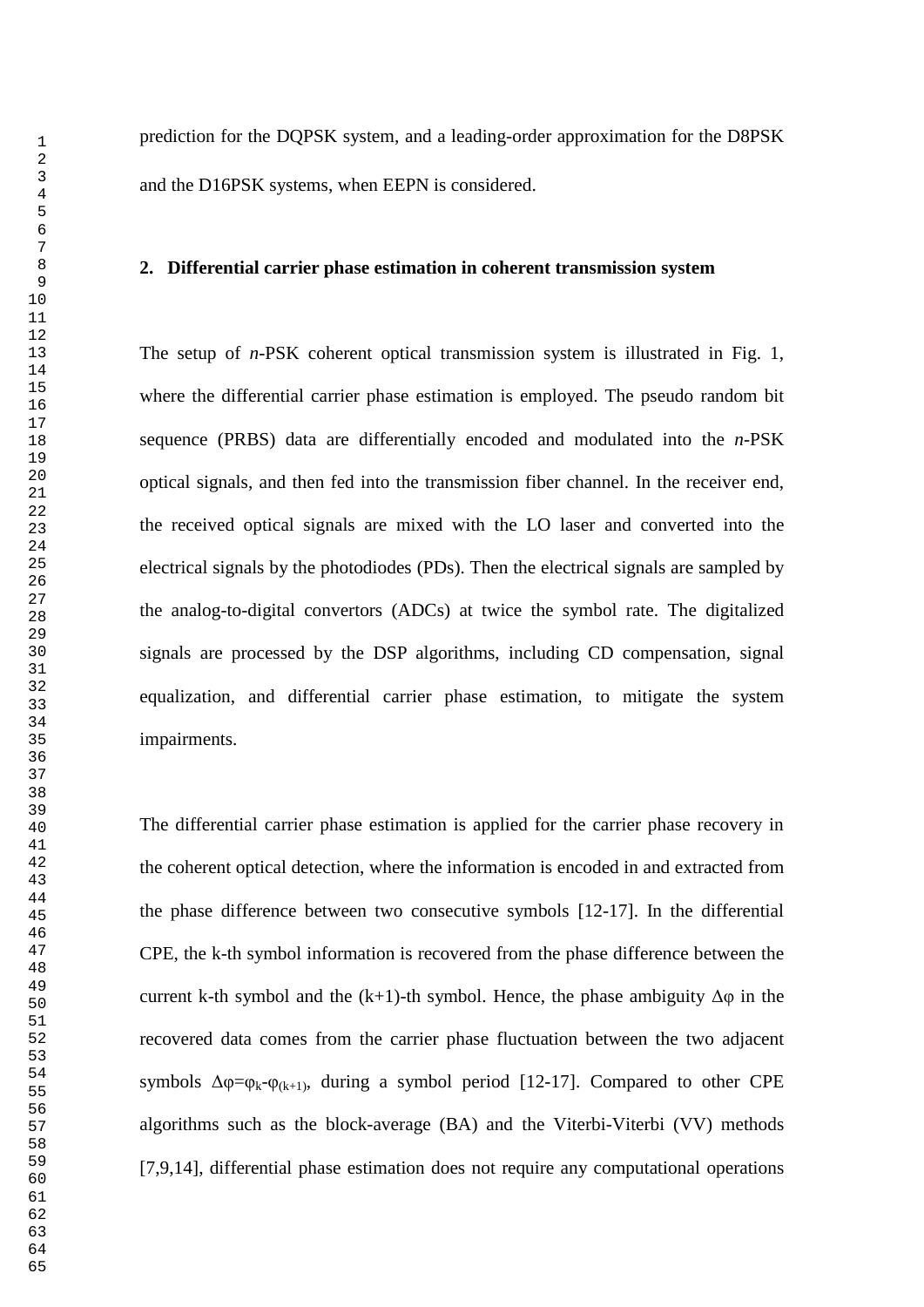of *n*-power, averaging, and phase unwrapping, and can thus be efficiently implemented in the field-programmable gate array (FPGA) hardware [17]. In the following sections, we will investigate the BER performance in the differential carrier phase estimation considering the impact of EEPN, and our study can be employed as the benchmark and reference for evaluating the effects of EEPN in other CPE methods.

Fig. 1. Schematic of coherent optical transmission system with differential carrier phase estimation. N(t): additive white Gaussian noise (AWGN).

## **3. Principle of equalization enhanced phase noise**

The schematic of EEPN in the coherent optical communication system employing electronic CD post-equalization and carrier phase estimation is depicted in Fig. 2. The Tx laser phase noise passes through both the transmission fiber and the digital CD equalization module, and therefore the net dispersion experienced by the transmitter PN is close to zero. However, the LO phase noise only goes through the digital CD equalization module, of which the transfer function is heavily dispersed in the transmission system without using any optical dispersion compensation (ODC). Consequently, the LO phase noise will interact with the CD equalization module, and will significantly influence the performance of the long-haul high speed coherent system.

Fig. 2. Schematic of EEPN in coherent transmission system. N(t): additive white Gaussian noise (AWGN), ADC: analog-to-digital convertor.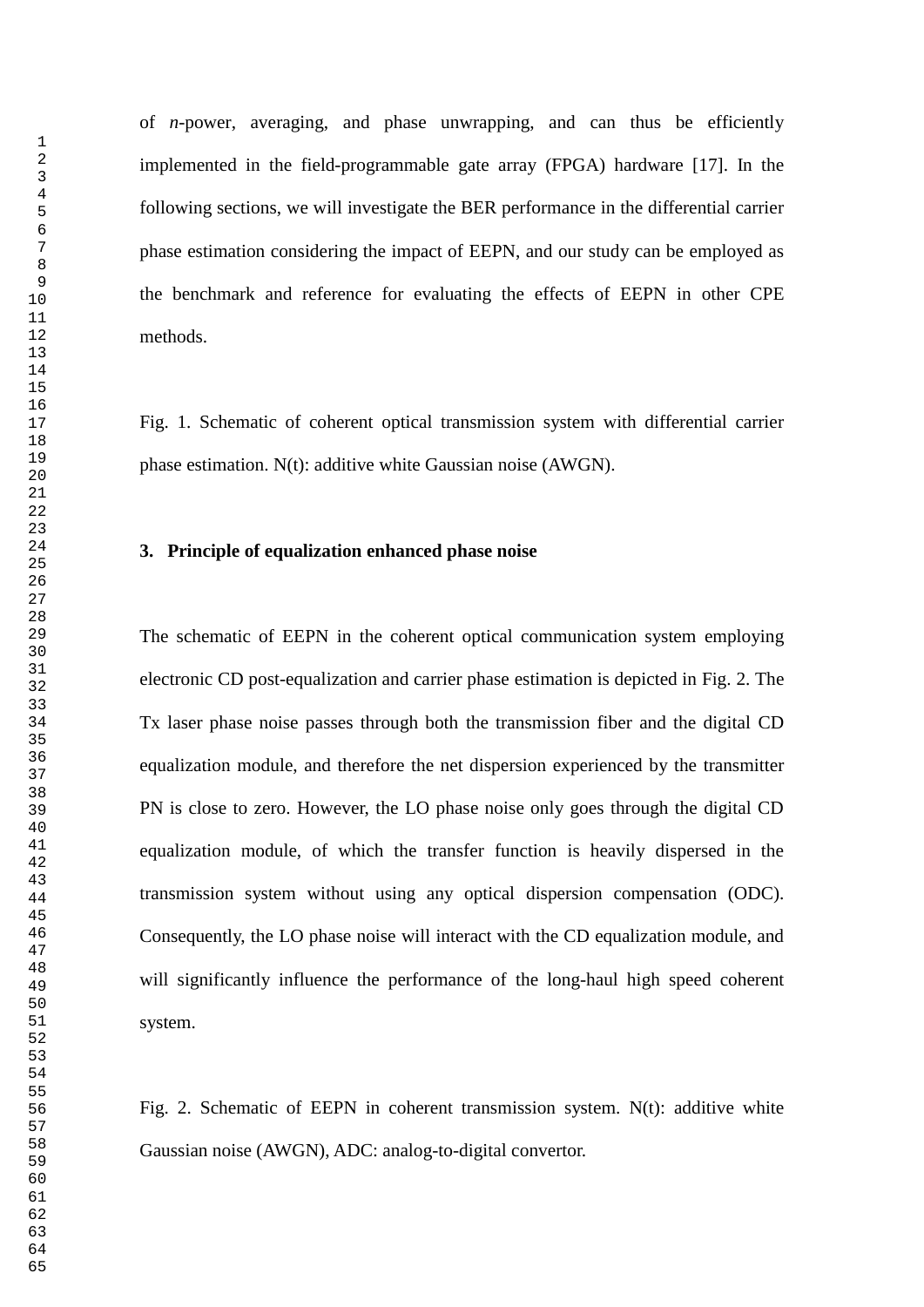It has been demonstrated that the EEPN scales linearly with the accumulated CD, the linewidth of LO laser, and the symbol rate [18-20], and the variance of the additional noise due to the EEPN can be expressed as

$$
\sigma_{EEPN}^2 = \frac{\pi \lambda^2}{2c} \cdot \frac{D \cdot L \cdot \Delta f_{LO}}{T_s} \tag{1}
$$

where  $\lambda$  is the central wavelength of the optical wave,  $c$  is the light speed in vacuum, *D* is the CD coefficient of fiber, *L* is the fiber length, Δ*fLO* is the 3-dB linewidth of the LO laser, and  $T<sub>S</sub>$  is the symbol period of the coherent transmission system.

### **4. BER performance in differential CPE considering EEPN**

The theoretical performance of BER versus SNR in the *n*-PSK coherent optical transmission system employing differential carrier phase estimation can be calculated according to the following expression [12-15],

$$
BER \approx \frac{4}{\sqrt{2\pi}n\sigma \log_2 n} \int_{-\infty}^{+\infty} \exp\left(\frac{-8\varepsilon^2}{n^2 \sigma^2}\right) \cdot \, erfc\left[\Gamma \cdot \sqrt{SNR}\right] d\varepsilon \tag{2}
$$

$$
\Gamma = \sqrt{1 + \sin \frac{\pi}{n}} - \sqrt{1 - \sin \frac{\pi}{n}}
$$
\n(3)

where  $\sigma^2$  is the variance of the total phase noise in the coherent transmission system, *n* is the level of the modulation format, and *SNR* represents the signal-to-noise of the transmission system.

Considering the impact of equalization enhanced phase noise, the variance of the total noise in the *n*-PSK coherent transmission system can be expressed as [25,29],

$$
\sigma^2 = \sigma_{rx}^2 + \sigma_{LO}^2 + \sigma_{EEN}^2 + 2\rho \cdot \sigma_{LO} \sigma_{EEN}
$$
\n(4)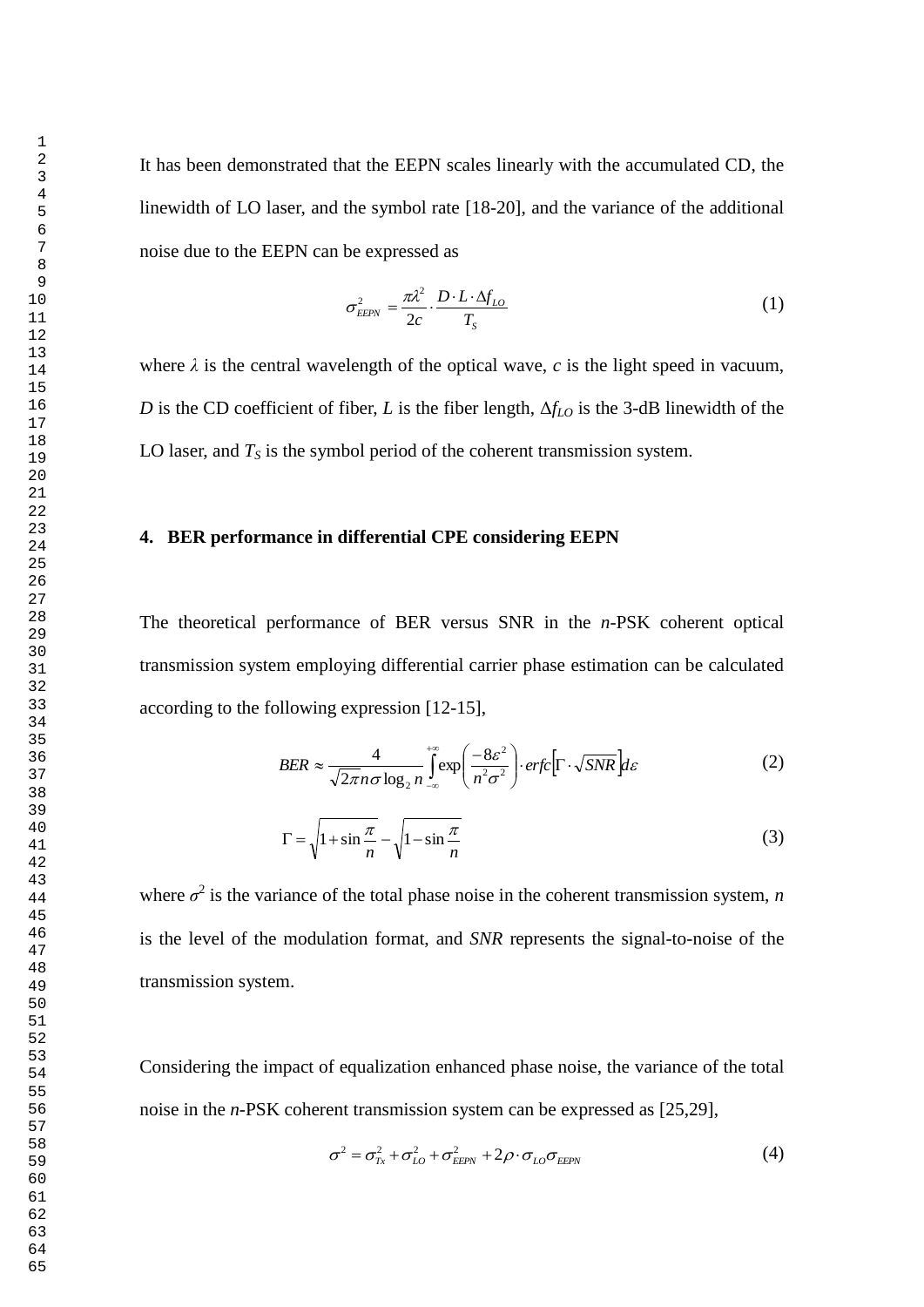$$
\sigma_{Tx}^2 = 2\pi \Delta f_{Tx} \cdot T_s \tag{5}
$$

$$
\sigma_{LO}^2 = 2\pi \Delta f_{LO} \cdot T_s \tag{6}
$$

where  $\sigma_{rx}^2$  and  $\sigma_{L0}^2$  are the intrinsic phase noise variance of the Tx and the LO lasers respectively, and  $\Delta f_{Tx}$  is the 3-dB linewidth of the Tx laser, and  $\rho$  is the correlation coefficient between the LO phase noise and the EEPN. It has been demonstrated that we have  $\rho \approx 0$  when the transmission fiber length is larger than 80 km [25].

Therefore, in the long-haul high speed *n*-PSK coherent optical transmission systems, the total noise variance in the differential carrier phase estimation can be described approximately as follows,

$$
\sigma^2 \approx \sigma_{Tx}^2 + \sigma_{LO}^2 + \sigma_{EEN}^2 \tag{7}
$$

By combining Eq. (2) and Eq. (7), we can obtain the analytical model for evaluating the performance of BER versus SNR in the differential *n*-PSK coherent optical transmission systems.

## **5. Theoretical results and analysis**

6<br>  $\sigma_{1x}^2 = 2\pi\Delta V_{1x} \cdot T_s$ <br>
<sup>2</sup><br>
<sup>4</sup><br>
<sup>4</sup><br>
<sup>5</sup><br>
<sup>6</sup><br>
<sup>5</sup><br> **7**<br> **7**<br> **7**<br> **7**<br> **10**<br> **10**<br> **10**<br> **10**<br> **10**<br> **10**<br> **10**<br> **10**<br> **10**<br> **11**<br> **11**<br> **11**<br> **11**<br> **11**<br> **11**<br> **11**<br> **11**<br> **11**<br> **11**<br> **11**<br> **11**<br> **11**<br> **11**<br> In this section, we investigate the performance of BER versus SNR in the optical transmission system considering the influence of EEPN using the proposed theoretical model. The DQPSK, the D8PSK, and the D16PSK optical communication systems are applied as the examples for the analysis. Several transmission scenarios are considered for evaluating the BER performance: 1) different combination of the Tx laser and the LO laser linewidths, while the summation of linewidths are kept constant; 2) different LO laser linewidth; 3) different transmission distance (different fiber dispersion); 4) different symbol rate; 5) different modulation formats (DQPSK,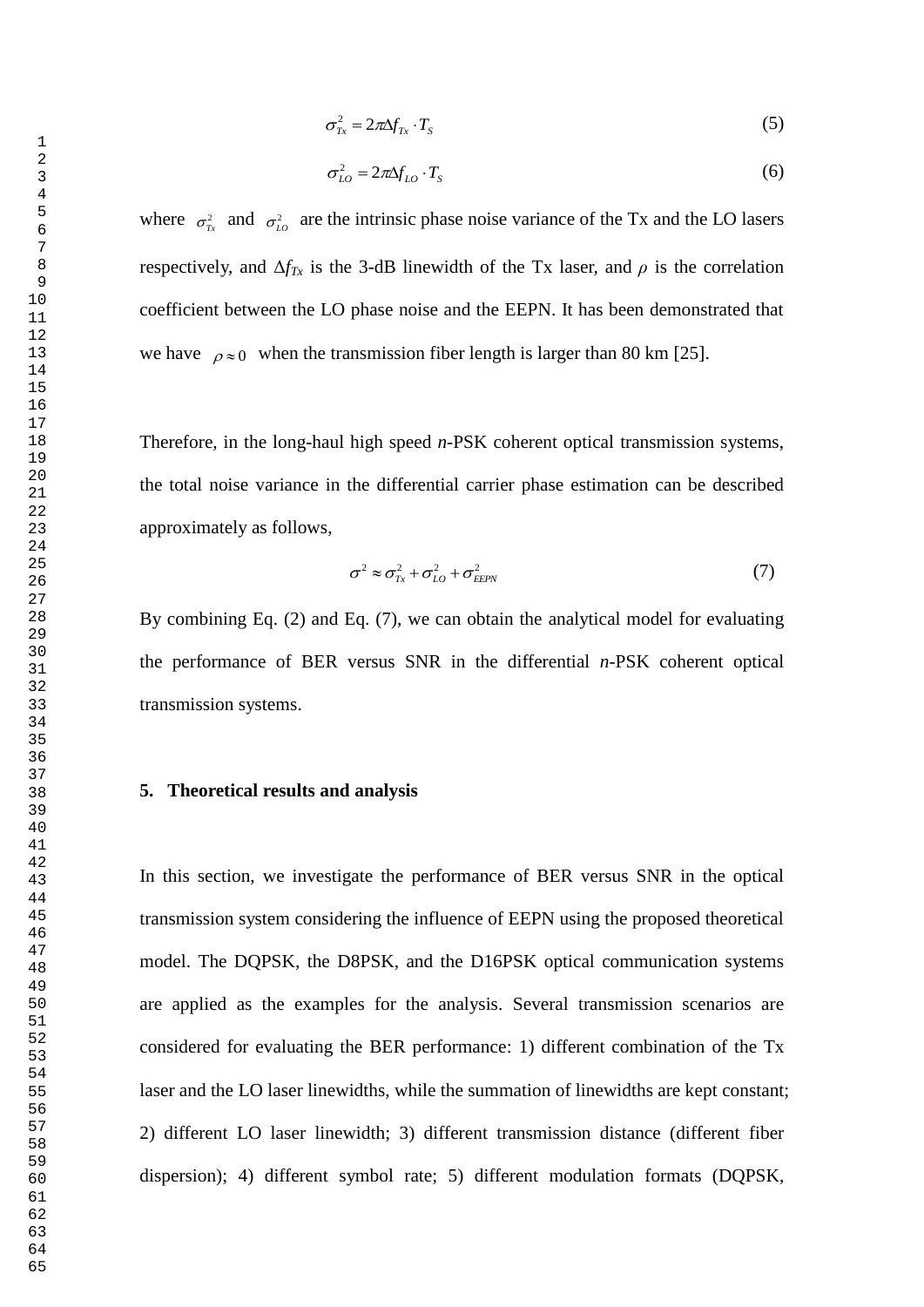D8PSK, and D16PSK). The CD coefficient of 16 ps/nm/km is applied in all the evaluations.

Figure 3 shows the BER performance in the 2000 km 28-Gbaud DQPSK coherent transmission system with different combination of the Tx and the LO lasers linewidths while keeping the summation of linewidths constant. It can be seen that the BER behaviors degrade obviously with the increment of the LO laser linewidth. This demonstrates that the EEPN arises from the LO laser phase noise rather than the Tx phase noise, which is consistent with the reported analysis [18-22]. We can also find that the limits of the BER achieve a very good agreement with the BER floors (the dash curve) presented in our previous work [25,29]. Figure 4 shows the BER performance in the 1000 km 28-Gbaud D8PSK transmission system with different distribution of the Tx and the LO lasers linewidths. According to Eq. (1), the EEPN noise variance in the D8PSK transmission system in Fig. 4 is around 1/20 of the EEPN in the DQPSK system in Fig. 3. But the limits of BER behave moderately different in Fig. 3 and in Fig. 4. This indicates that the D8PSK system is more sensitive to the EEPN than the DQPSK system.

Fig. 3. BER performance in 2000 km 28-Gbaud DQPSK system with different distribution of Tx and LO lasers linewidths.

Fig. 4. BER performance in 1000 km 28-Gbaud D8PSK system with different distribution of Tx and LO lasers linewidths.

The performance of BER versus SNR in the 2000 km 28-Gbaud DQPSK coherent transmission system with different laser linewidth is shown in Fig. 5, where the Tx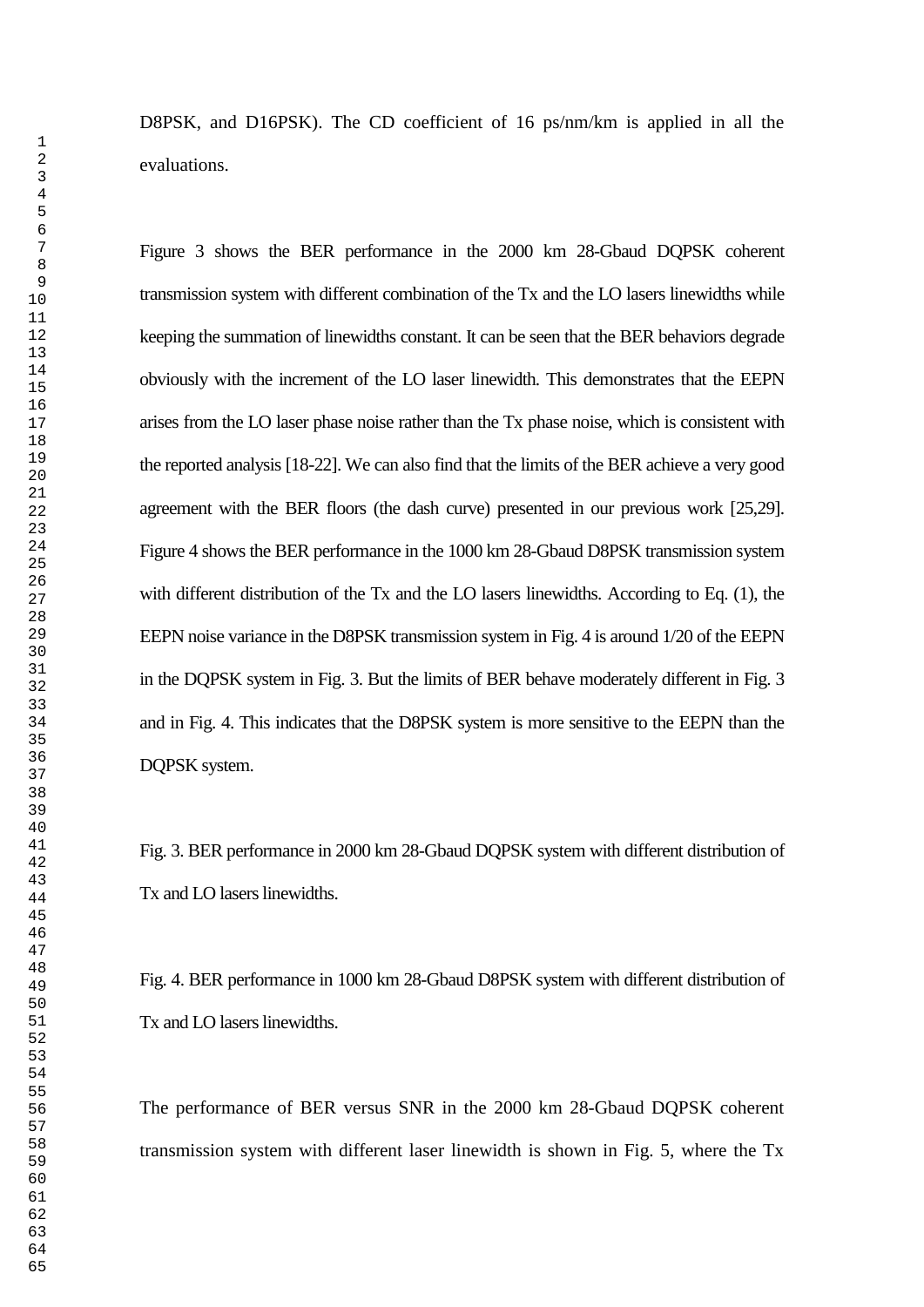laser linewidth is equal to the LO laser linewidth. We can see that the performance of the BER in the transmission system degrades obviously with the increment of the LO laser linewidth. It is also found that the performance of BER versus SNR in this model deviates significantly from the traditional analysis of the differential phase estimation [13,14], where the effect of EEPN was not considered. Figure 6 shows the BER performance in the 1000 km 28-Gbaud D8PSK coherent transmission system with different laser linewidth, where the Tx laser linewidth is also equal to the LO laser linewidth.

Fig. 5. BER performance in 2000 km 28-Gbaud DQPSK system with different LO laser linewidth.

Fig. 6. BER performance in 1000 km 28-Gbaud D8PSK system with different LO laser linewidth.

The performance of BER versus SNR in the 28-Gbaud DQPSK coherent transmission system with different fiber length is shown in Fig. 7, where both the Tx and the LO lasers linewidths are 5 MHz. We can find that the behaviors of the BER degrade obviously with the increment of the fiber length, which shows that the EEPN also depends on the accumulated fiber chromatic dispersion. It is also found that the BER floor for 2000 km fiber transmission is around  $10^{-3}$ , which corresponds to the BER threshold for the traditional 7% overhead hard-decision forward error correction (FEC). This means that the maximum reachable transmission distance is around 2000 km for the 28-Gbaud DQPSK coherent transmission system considering the EEPN, when both the Tx and the LO are using the distributed feedback (DFB) lasers with a linewidth of 5 MHz. As a comparison, the performance of BER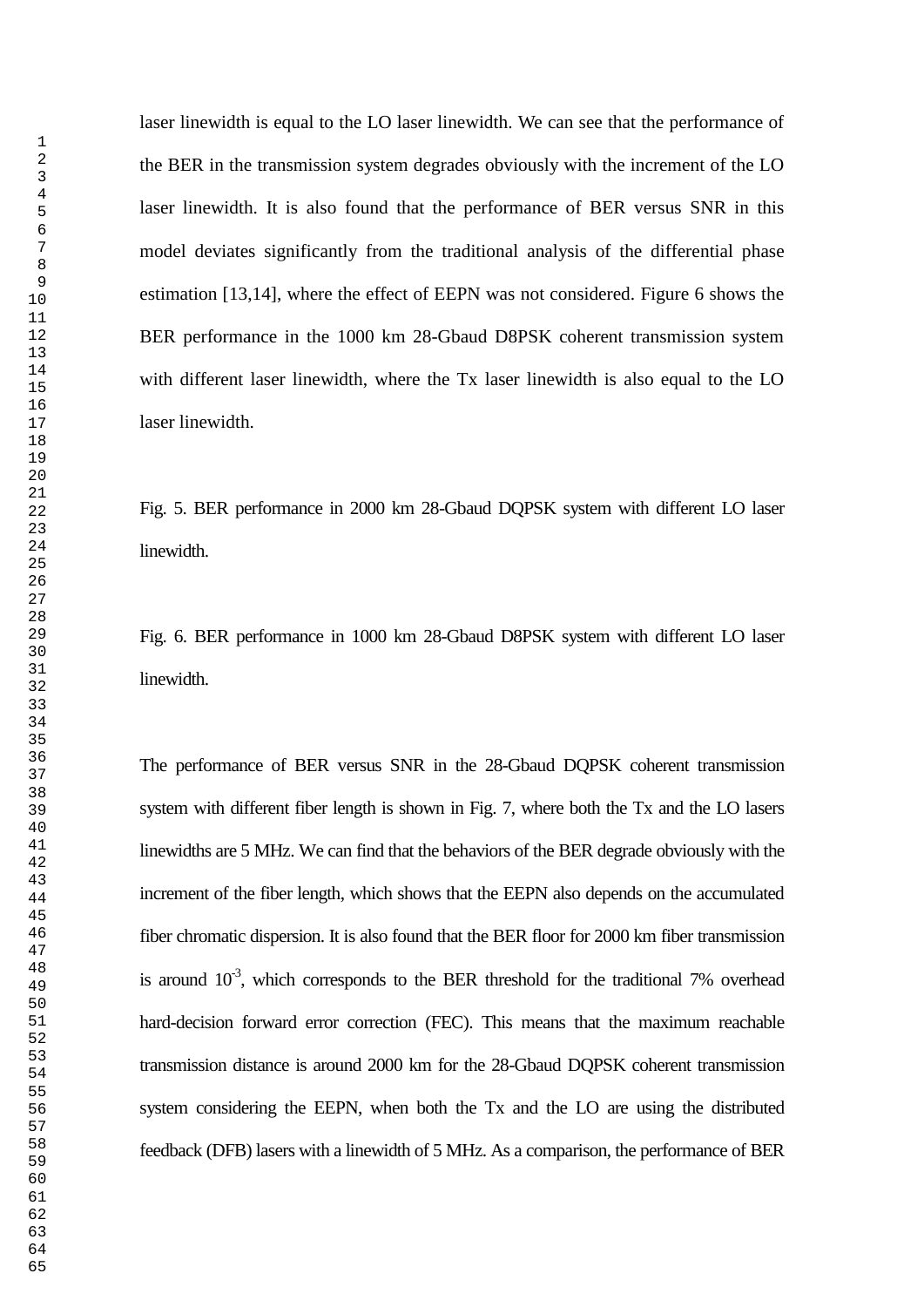versus SNR in the 28-Gbaud D8PSK coherent transmission system with different fiber length is illustrated in Fig. 8, where both the Tx and the LO lasers linewidths are 0.5 MHz.

Fig. 7. BER performance in 28-Gbaud DQPSK system with different fiber length.

Fig. 8. BER performance in 28-Gbaud D8PSK system with different fiber length.

In Fig. 9, the behaviors of BER versus SNR in the 2000 km DQPSK coherent transmission system with different symbol rate are illustrated, where both the Tx and the LO lasers linewidths are also 5 MHz. Three symbol rates are considered for the evaluation: 14-Gbaud, 28-Gbaud, and 56-Gbaud. It is found that, with the increment of the transmission symbol rate, the BER behavior degrades significantly due to the severer EEPN. Therefore, the requirement of laser linewidth will not be relaxed in the long-haul transmission system with a higher symbol rate, due to the influence of EEPN.

Fig. 9. BER performance in DQPSK system with different symbol rate.

The performance of BER versus SNR in the coherent optical transmission system using different modulation formats is shown in Fig. 10, where the DQPSK, the D8PSK, and the D16PSK transmission systems are evaluated at 28-Gbaud. The linewidths of the Tx and the LO lasers are both 100 kHz. In order to study the impact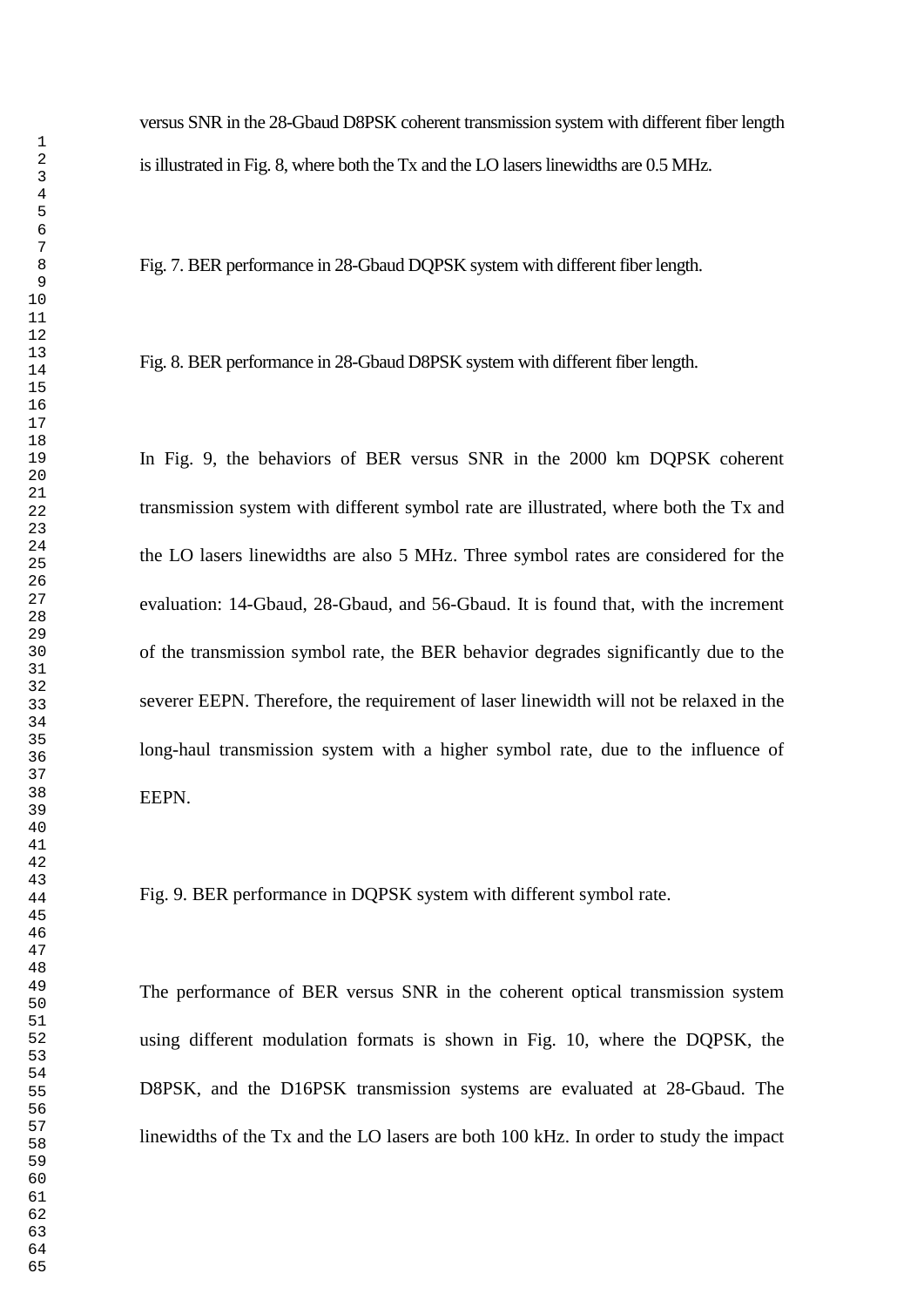of the EEPN (rather than the intrinsic laser phase noise) in different modulation formats, we consider two cases of transmission distance (1000 km and 2000 km) to investigate the dispersion dependence of the EEPN. We find that the BER performance is distorted by EEPN more severely with the increment of the modulation formats, and the D16PSK system is the most sensitive to the EEPN.

Fig. 10. BER performance in 28-Gbaud transmission system with different modulation formats.

#### **6. Numerical simulations and analysis**

To investigate the accuracy of the proposed analytical model, numerical simulations have been carried out for the DQPSK, the D8PSK and the D16PSK coherent systems by using VPI and Matlab platforms [30,31]. The simulation setup of the 28-Gbaud *n*-PSK coherent transmission system employing differential CPE is illustrated in Fig.1. The central wavelength of the Tx and the LO lasers are both set as 1553.6 nm. The standard single mode fiber (SSMF) with a CD coefficient of 16 ps/nm/km is employed in all the simulation work. Fiber attenuation, polarization mode dispersion and nonlinear effects are neglected. The CD compensation is implemented by using a frequency domain equalizer (FDE) with appropriate parameters [4,5], and the signal equalization is carried out based on the constant modulus algorithm (CMA) [2]. The BER is estimated from a data sequence of  $2^{17}$  bits. Several scenarios are considered in the simulation work: 1) DQPSK system with both Tx and LO laser linewidths of 5 MHz; 2) D8PSK system with both Tx and LO laser linewidths of 0.5 MHz; 3)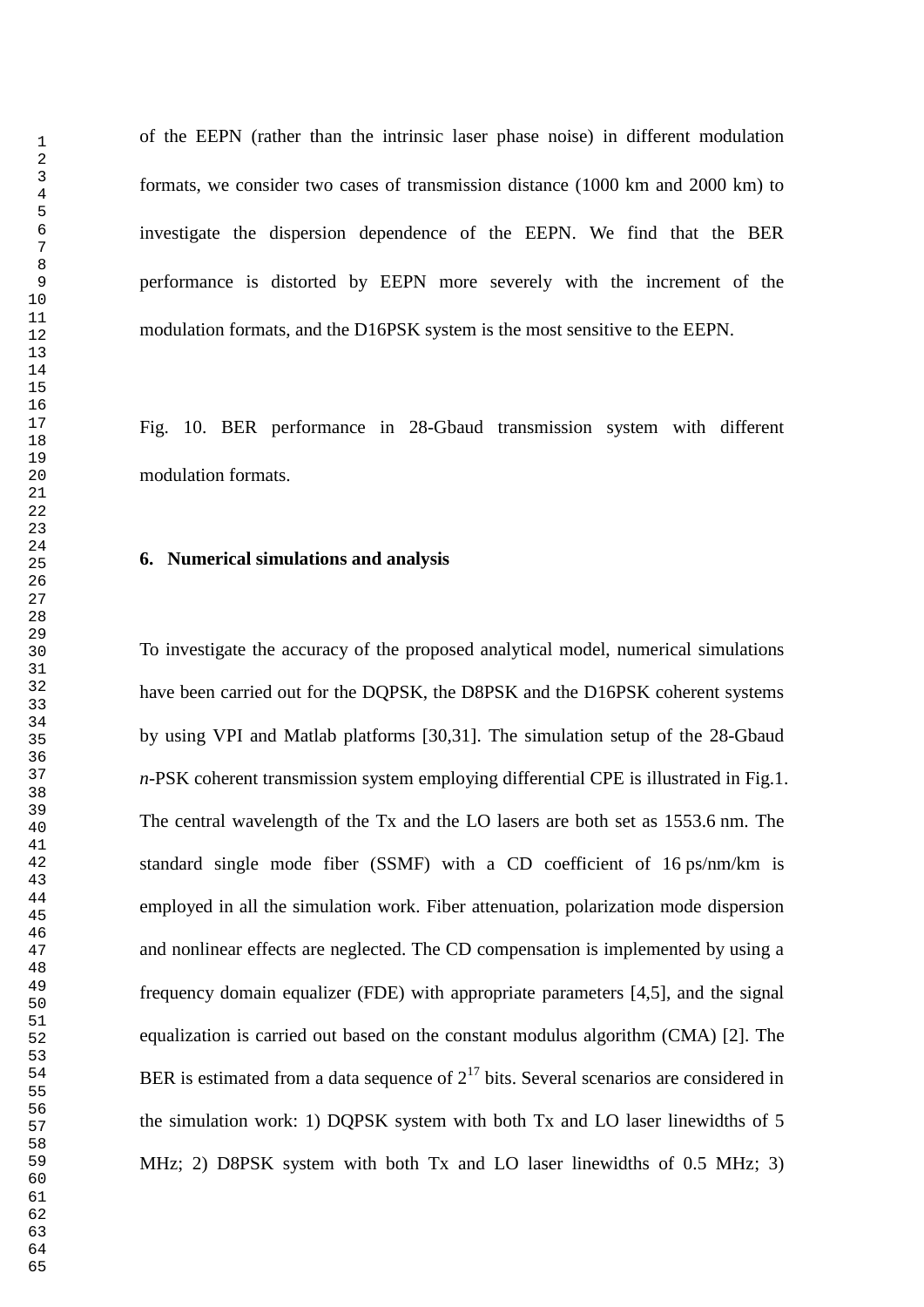D16PSK system with both Tx and LO laser linewidths of 0.1 MHz. In the all the three systems, the transmission fiber lengths of 0 km and 1000 km are applied respectively, which corresponds to the cases of no EEPN and considerable EEPN.

The simulation results of the DQPSK, the D8PSK, and the D16PSK coherent transmission systems with and without EEPN (0 km and 1000 km fibers) are shown in Fig. 11, where the results are compared to their corresponding theoretical results (dashed lines for 0 km fiber, solid lines for 1000 km fiber) based on the analytical model. Here a BER range of  $10^{-4}$  to 0.5 is considered, where we can ensure an accurate BER estimation in the simulations. It can be seen that, when no EEPN exists in the systems (0 km fiber case), the analytical evaluations are identical to the simulation results. When EEPN exists in the systems (1000 km fiber case), the analytical prediction is accurate for the DQPSK system, while some deviations can be found in the high SNR region for the D8PSK and the D16PSK systems. This is because that the influence of EEPN is actually a complicated combination of enhanced phase noise, enhanced amplitude noise and time jitter, etc. [18-20,24,28,29], and the leading order Taylor expansion  $(e^{x}z1+x)$ , which ensures a conversion between the phase noise impact and the amplitude noise impact in *n*-PSK systems, is not accurate for a large EEPN and higher modulation formats. A higher order Taylor expansion in Eq. (2), Eq. (4) and Eq. (7) is required for further refinement, to give a more accurate prediction for the D8PSK, the D16PSK, and even the D64PSK coherent transmission systems.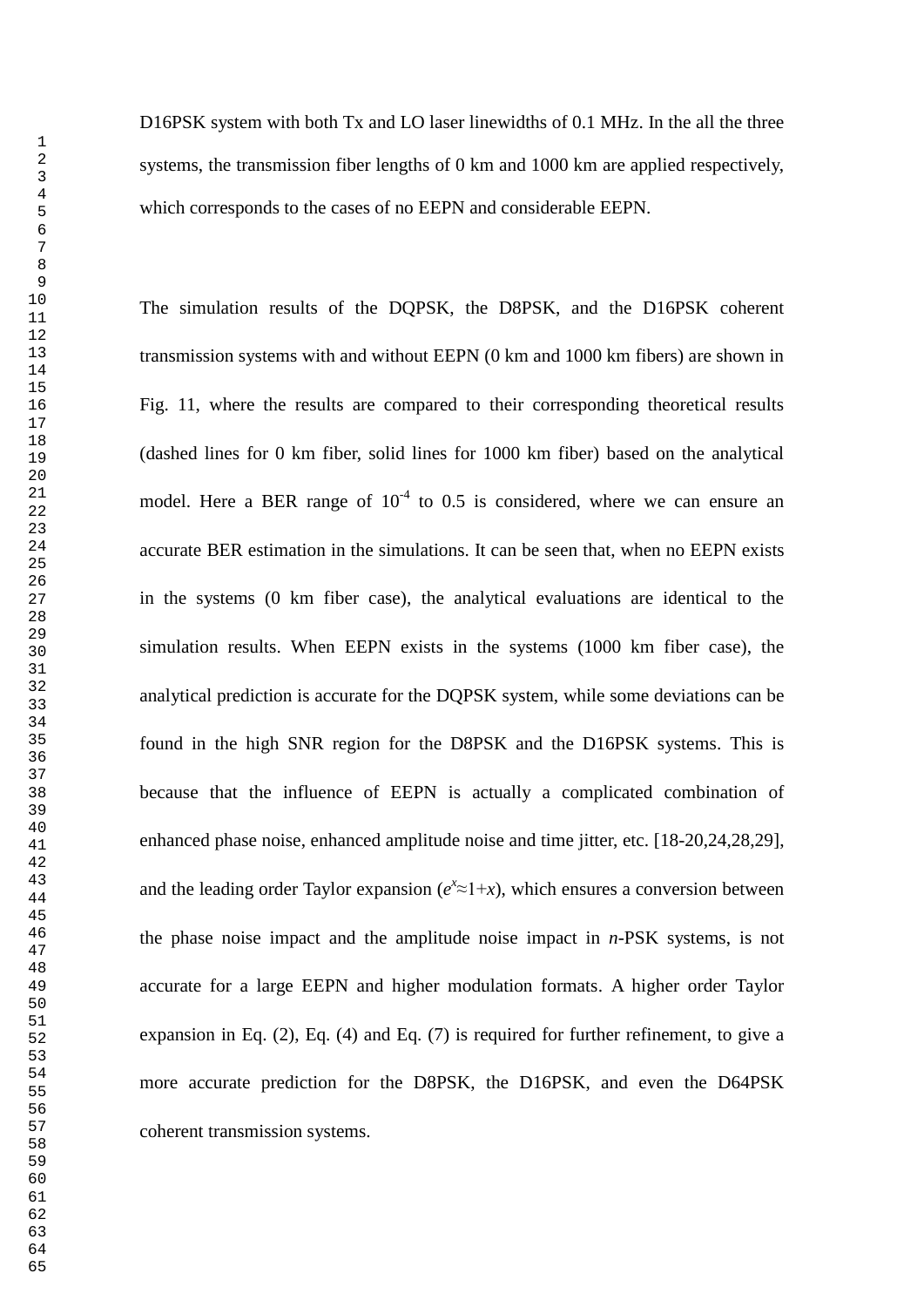Moreover, to be focused on the influence of EEPN in differential CPE, the impacts of fiber nonlinearities are neglected in both theoretical analysis and numerical simulations for evaluating the BER performance. Based on this analytical model, further analysis considering both the EEPN and the fiber nonlinear effects can also be investigated by involving the interference of fiber nonlinearities as an additional additive noise according to the Gaussian noise (GN) model [32].

Fig. 11. BER performance based on the analytical model (lines) and the numerical simulations (markers).

## **7. Discussions**

It has been verified that the behavior of the feedback carrier phase estimation using the one-tap normalized least-mean-square (NLMS) algorithm resembles the differential phase estimation [5,10,25]. Therefore, the theoretical BER evaluation based on this model is also suitable for the one-tap NLMS carrier phase estimation. Besides, it is noted that this analytical model is applicable and available for both the single-polarization and the dual-polarization coherent optical transmission systems.

Several approaches have been investigated to mitigate the impact of EEPN in the long-haul coherent optical communication systems with electronic dispersion equalization, including dispersion pre-compensation, receiver extracted pilot tone,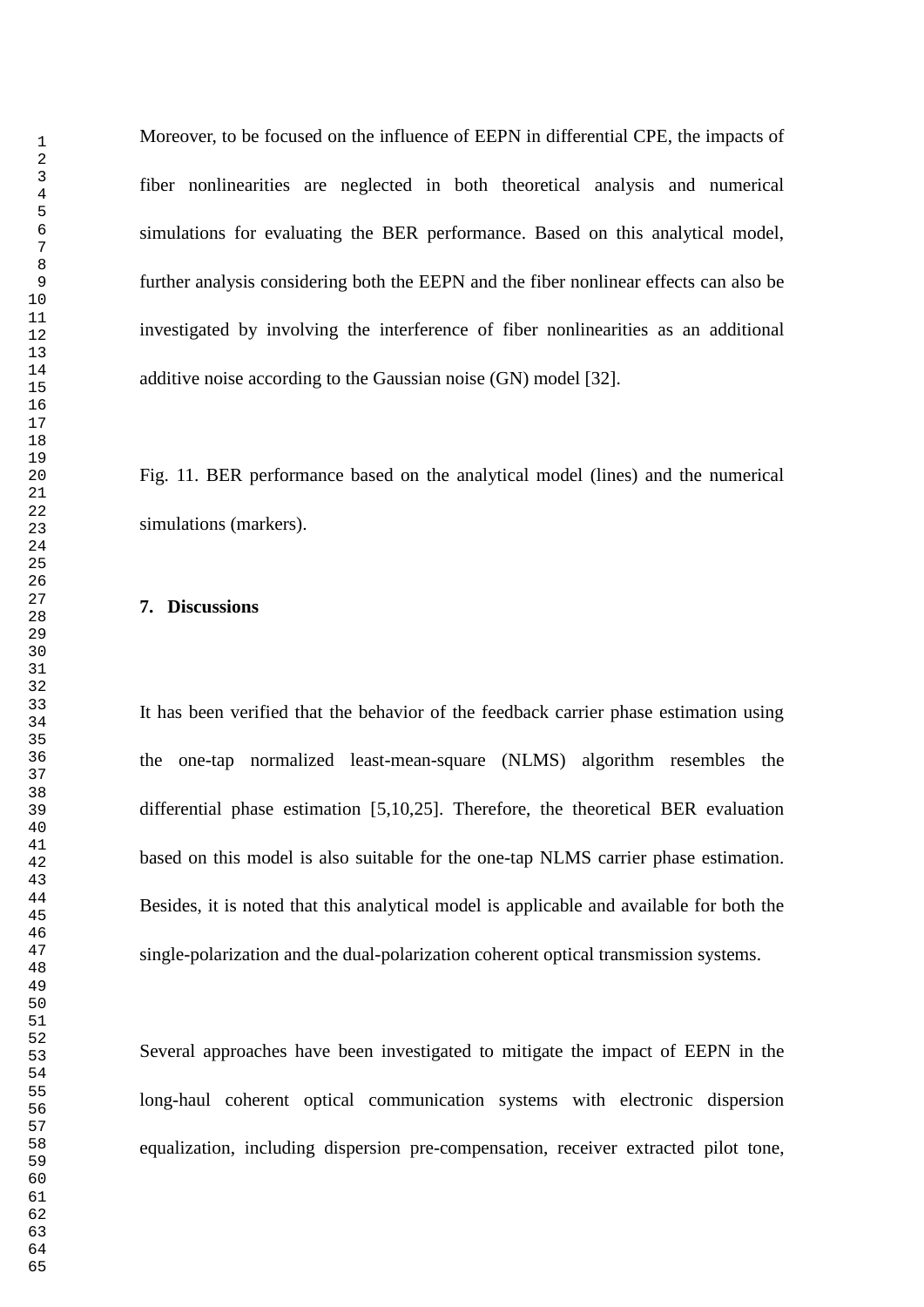partially modulated pilot carrier, and digital coherence enhancement, etc. [26-28,33-36]. Among these methods, the digital coherence enhancement shows the best performance [26,36], while it requires a complicated hardware implementation to measure the LO laser phase fluctuation. By contrast, EEPN does not exist in the coherent transmission systems using optical dispersion compensation, such as dispersion compensating fibers (DCFs) and dispersion compensating modules (DCMs) [18,19,22,25,37,38]. However, the management and the compensation of the fiber nonlinearities in such systems should be seriously considered. One promising method can be the optical back-propagation (OBP) which can compensate the fiber dispersion and the nonlinear interference simultaneously [39,40]. Both EEPN and fiber nonlinearities can be mitigated with a low complexity in the coherent transmission systems using OBP, which is a very promising approach for the real-time implementation of the high speed transmission system. Relevant research will be carried out in our future work.

### **8. Conclusion**

In this paper, we present an analytical model for evaluating the BER performance in the differential *n*-PSK coherent transmission system considering the influence of equalization enhanced phase noise. Compared to the traditional analysis of differential phase estimation, this model has involved the additional noise variance induced by EEPN, which should be considered in the long-haul high speed transmission system. Theoretical results demonstrate that the BER performance degrades significantly with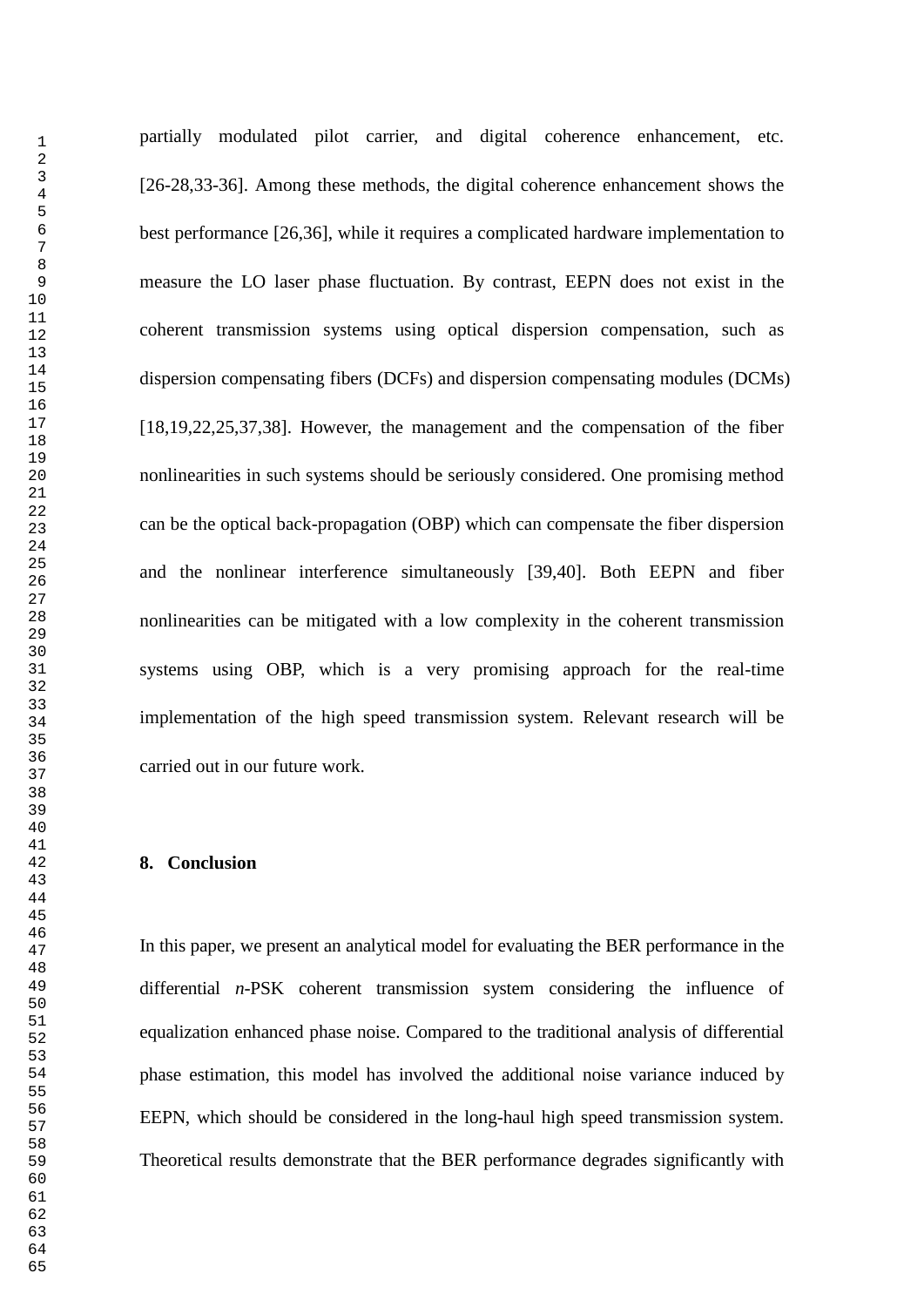the increment of LO laser linewidth, fiber dispersion, symbol rate, and modulation format, due to the influence of EEPN. The results from this theoretical model achieve a good agreement with the previously reported BER floors. Further simulations have also been carried out in the DQPSK, the D8PSK, and the D16PSK systems using differential CPE. The results indicate that this analytical model can give an accurate prediction for the DQPSK system, and a leading-order approximation for the D8PSK and the D16PSK systems. This model can be applied for predicting the BER behaviors in both the differential phase estimation and the one-tap NLMS feedback carrier phase estimation, and can also be employed as a reference for the evaluation of other CPE methods in the long-haul high speed coherent optical transmission systems, where the equalization enhanced phase noise can not be neglected.

Future work will incorporate improving the accuracy of this model using higher-order Taylor expansion and developing the analytical models for the BER evaluation in other carrier phase estimation approaches, such as the block average and the Viterbi-Viterbi algorithms [7,9,14], considering the impacts of EEPN. In addition, optical back-propagation will also be investigated for mitigating the EEPN and compensating the fiber nonlinearities in the long-haul transmission systems.

## **Acknowledgements**

This work is supported in part by European Commission Research Council FP7-PEOPLE-2012-IAPP (project GRIFFON, No. 324391), in part by UK Engineering and Physical Sciences Research Council (project UNLOC EP/J017582/1), and in part by Swedish Research Council Vetenskapsradet (No. 0379801).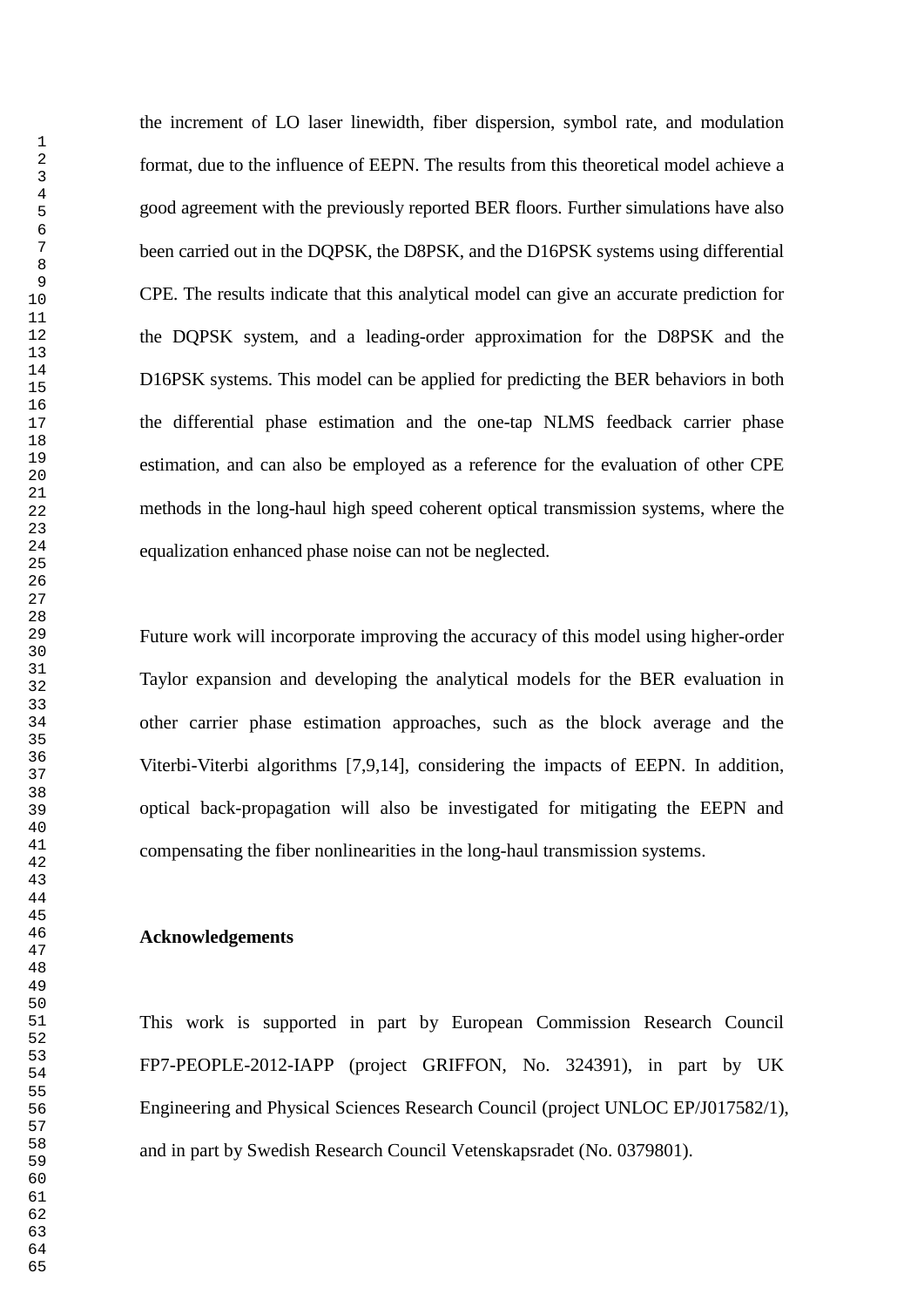#### 

## **References**

[1] P. S. Henry, Lightwave primer, IEEE J. Quantum Electron. 21 (1985) 1862-1879.

[2] E. Ip, A. P. T. Lau, D. J. F. Barros, J. M. Kahn, Coherent detection in optical fiber systems, Opt. Express 16 (2008) 753-791.

[3] S. J. Savory, Digital filters for coherent optical receivers, Opt. Express 16 (2008) 804-817.

[4] T. Xu, G. Jacobsen, S. Popov, J. Li, E. Vanin, K. Wang, A. T. Friberg, Y. Zhang, Chromatic dispersion compensation in coherent transmission system using digital filters, Opt. Express 18 (2010) 16243-16257.

[5] T. Xu, G. Jacobsen, S. Popov, J. Li, K. Wang, A. T. Friberg, Normalized LMS digital filter for chromatic dispersion equalization in 112-Gbit/s PDM-QPSK coherent optical transmission system, Opt. Commun. 283 (2010) 963-967.

[6] Y. Gao, F. Zhang, L. Dou, Z. Chen, A. Xu, Intra-channel nonlinearities mitigation in pseudo-linear coherent QPSK transmission systems via nonlinear electrical equalizer, Opt. Commun. 282 (2009) 2421-2425.

[7] S. Tsukamoto, K. Katoh, K. Kikuchi, Coherent demodulation of optical multilevel phase-shift-keying signals using homodyne detection and digital signal processing, IEEE Photon. Technol. Lett. 18 (2006)1131-1133.

[8] E. Ip, J. M. Kahn, Feedforward carrier recovery for coherent optical communications, J. Lightwave Technol. 25 (2007) 2675- 2692.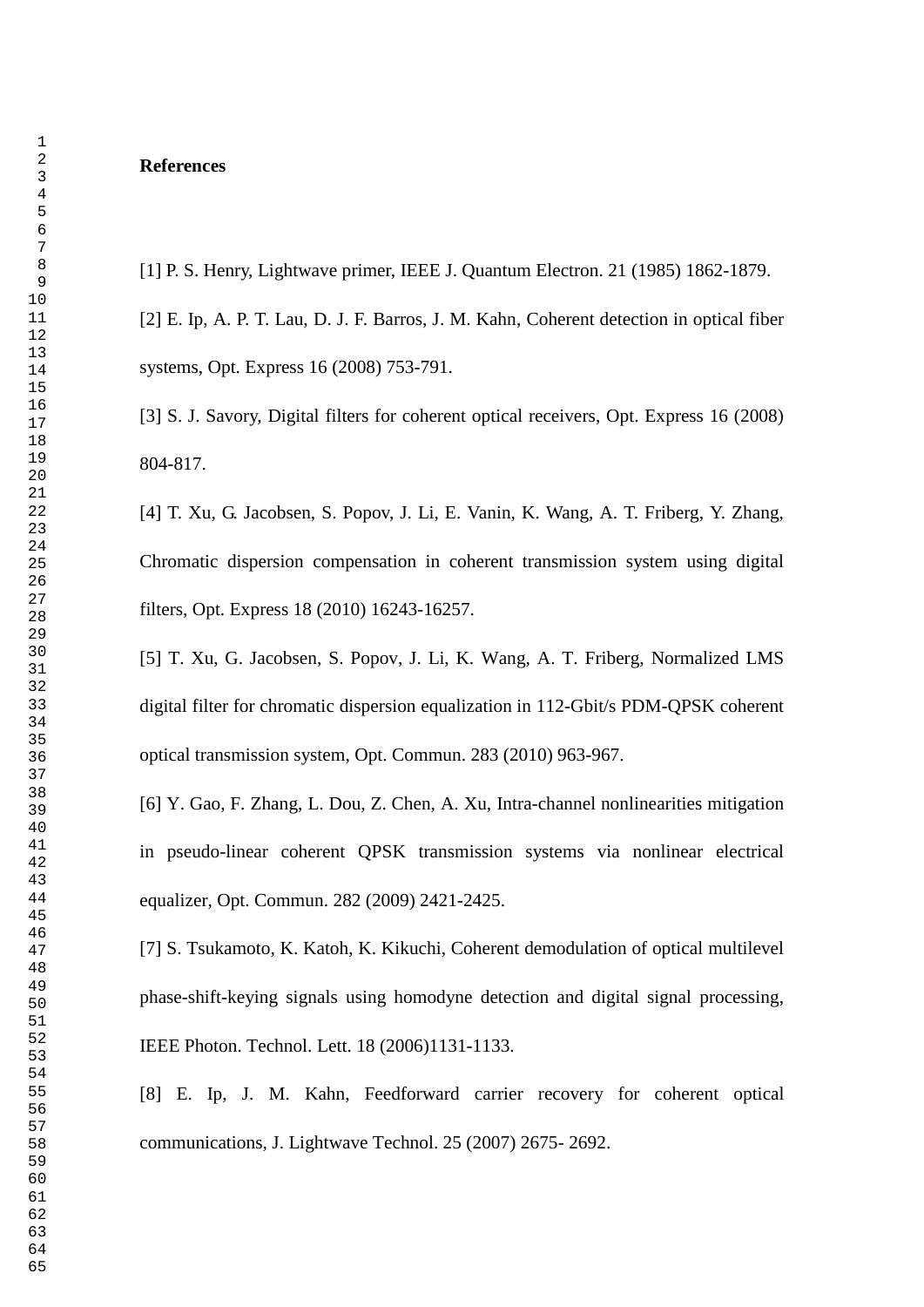with application to burst digital transmission, IEEE Trans. Inf. Theory 29 (1983) 543-551. [10] Y. Mori, C. Zhang, K. Igarashi, K. Katoh, K. Kikuchi, Unrepeated 200-km transmission of 40-Gbit/s 16-QAM signals using digital coherent receiver, Opt. Express 17 (2009) 1435-1441. [11] M. G. Taylor, Phase estimation methods for optical coherent detection using digital signal processing, J. Lightwave Technol. 27 (2009) 901-914. [12] S. Benedetto, E. Biglieri, V. Castellani, Digital transmission theory, Prentice-Hall Inc., New Jersey, 1987.

[13] G. Jacobsen, Laser phase noise induced error rate floors in differential n-level phase-shift-keying coherent receivers, Electron. Lett. 46 (2010) 698-700.

[9] A. J. Viterbi, A. M. Viterbi, Nonlinear estimation of PSK-modulated carrier phase

[14] E. Vanin, G. Jacobsen, Analytical estimation of laser phase noise induced BER floor in coherent receiver with digital signal processing, Opt. Express 18 (2010) 4246-4259.

[15] T. Broderick, Estimation of bit error rate for pseudo-linear differential phase shift keyed transmission links, Opt. Commun. 282 (2009) 1455-1462.

[16] J. G. Proakis, M. Salehi, Digital communications, 5th ed., McGraw-Hill, New York, 2007.

[17] I. Fatadin, D. Ives, S. J. Savory, Differential carrier phase recovery for QPSK optical coherent systems with integrated tunable lasers, Opt. Express 21 (2013) 10166-10171.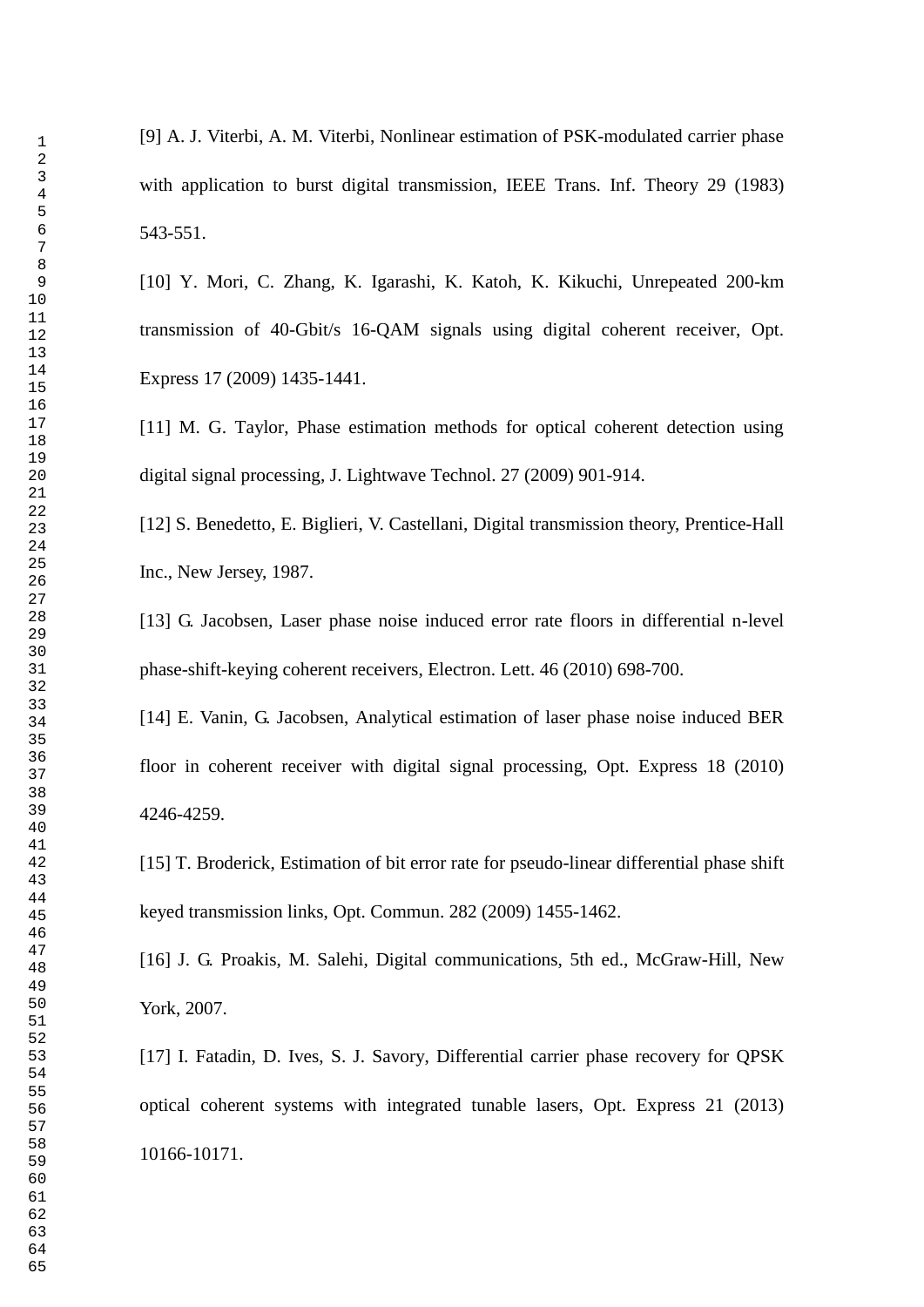[18] W. Shieh, K. P. Ho, Equalization-enhanced phase noise for coherent detection systems using electronic digital signal processing, Opt. Express 16 (2008) 15718-15727.

[19] A. P. T. Lau, T. S. R. Shen, W. Shieh, K. P. Ho, Equalization-enhanced phase noise for 100Gb/s transmission and beyond with coherent detection, Opt. Express 18 (2010) 17239-17251.

[20] K. P. Ho, A. P. T. Lau, W. Shieh, Equalization-enhanced phase noise induced time jitter, Opt. Lett. 36 (2011) 585-587.

[21] K. P Ho, W. Shieh, Equalization-enhanced phase noise in mode-division multiplexed systems, J. Lightwave Technol. 31 (2013) 2237-2243.

[22] C. Xie, Local oscillator phase noise induced penalties in optical coherent detection systems using electronic chromatic dispersion compensation, Tech. Dig. Conf. Opt. Fiber Commun. (2009) OMT4.

[23] C. Xie, WDM coherent PDM-QPSK systems with and without inline optical dispersion compensation, Opt. Express 17 (2009) 4815-4823.

[24] I. Fatadin, S. J. Savory, Impact of phase to amplitude noise conversion in coherent optical systems with digital dispersion compensation, Opt. Express 18 (2010) 16273-16278.

[25] T. Xu, G. Jacobsen, S. Popov, J. Li, A. T. Friberg, Y. Zhang, Analytical estimation of phase noise influence in coherent transmission system with digital dispersion equalization, Opt. Express 19 (2011) 7756-7768.

[26] G. Colavolpe, T. Foggi, E. Forestieri, M. Secondini, Impact of phase noise and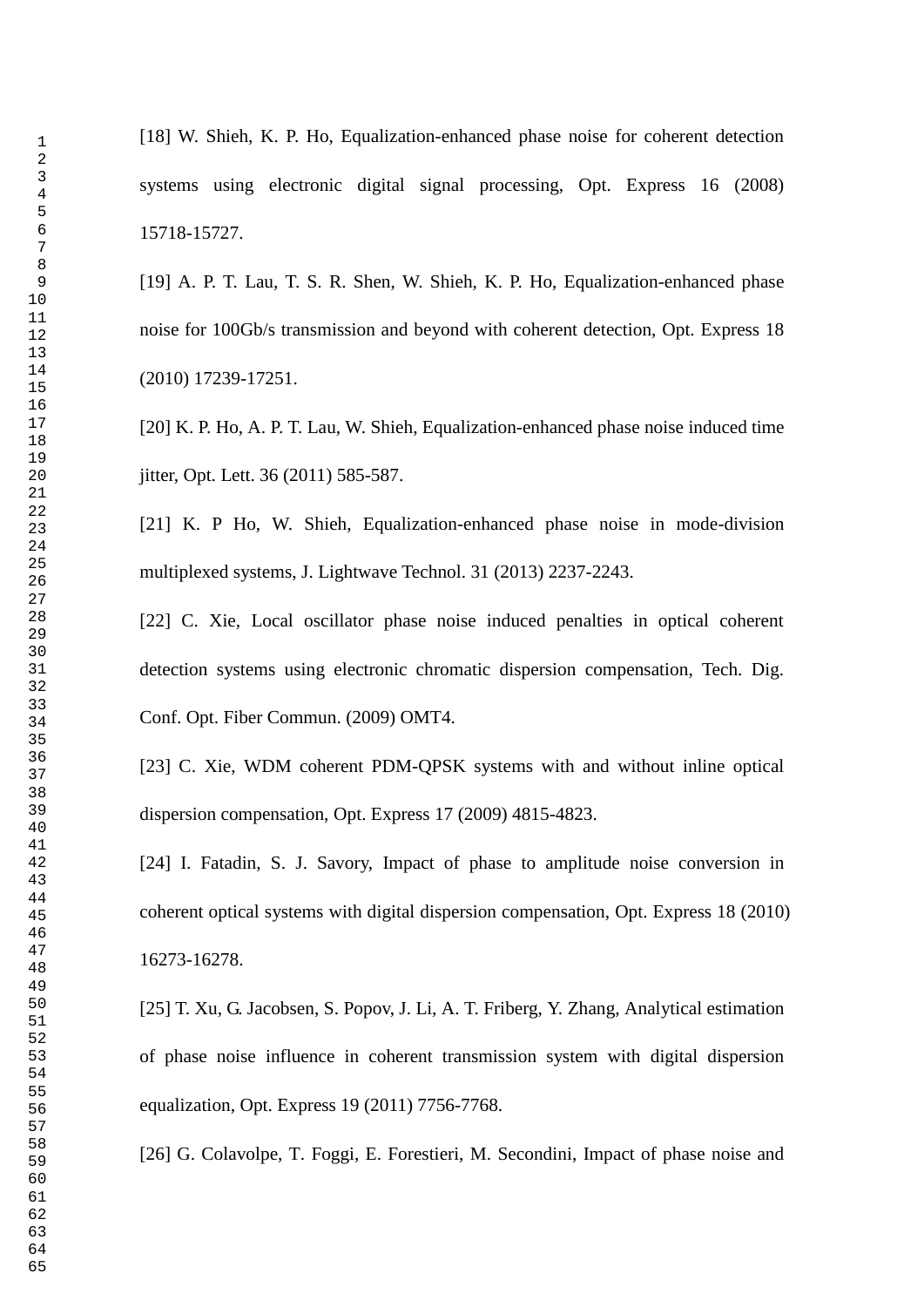compensation techniques in coherent optical systems, J. Lightwave Technol. 29 (2011) 2790-2800.

[27] G. Jacobsen, T. Xu, S. Popov, J. Li, A. T. Friberg, Y. Zhang, EEPN and CD study for coherent optical nPSK and nQAM systems with RF pilot based phase noise compensation, Opt. Express 20 (2012) 8862-8870.

[28] G. Jacobsen, T. Xu, S. Popov, S. Sergeyev, Study of EEPN mitigation using modified RF pilot and Viterbi-Viterbi based phase noise compensation, Opt. Express (2013) 12351- 12362.

[29] T. Xu, G. Jacobsen, S. Popov, J. Li, A.T. Friberg, Y. Zhang, Carrier phase estimation methods in coherent optical transmission systems influenced by equalization enhanced phase noise, Opt. Commun. 293 (2013) 54-60.

[30] www.vpiphotonics.com

[31] www.mathworks.com

[32] P. Poggiolini, G. Bosco, A. Carena, V. Curri, Y. Jiang, F. Forghieri, The GN-model of fiber non-linear propagation and its applications, J. Lightwave Technol. (2014) 694-721.

[33] G. Jacobsen, M. Lidón, T. Xu, S. Popov, A. T. Friberg, Y. Zhang, Influence of pre- and post-compensation of chromatic dispersion on equalization enhanced phase noise in coherent multilevel systems, J. Opt. Commun. 32 (2011) 257-261.

[34] G. Jacobsen, T. Xu, S. Popov, J. Li, A. T. Friberg, Y. Zhang, Receiver implemented RF pilot tone phase noise mitigation in coherent optical nPSK and nQAM systems, Opt. Express 19 (2011) 14487- 14494.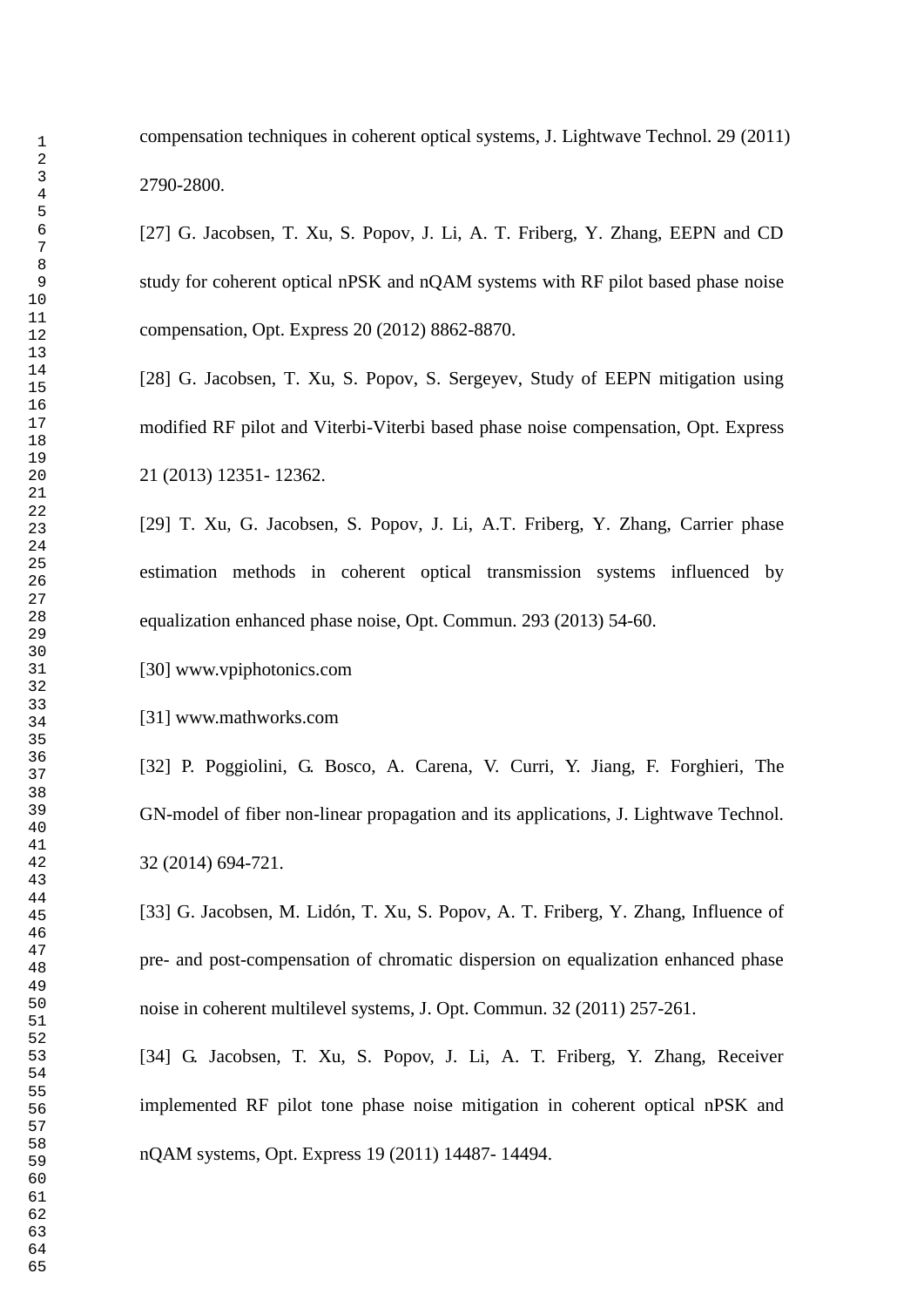[35] T. Xu, G. Jacobsen, S. Popov, J. Li, S. Sergeyev, Mitigation of EEPN in long-haul n-PSK coherent transmission system using modified optical pilot carrier, Tech. Dig. Conf. Asia Commun. Photon. (2013) AF3E.1.

[36] D. Lavery, R. Maher, M. Paskov, B. C. Thomsen, P. Bayvel, S. J. Savory, Digital coherence enhancement enabling 6-GBd DP-64QAM using a 1.4-MHz linewidth laser, IEEE Photon. Technol. Lett. 25 (2013) 2213-2216.

[37] I. Kaminow, T. Li, A. E. Willner, Optical fiber telecommunications VIA: components and subsystems, 6th ed., Academic Press, Oxford, 2013.

[38] G. P. Agrawal, Fiber-optic communication systems, 4th ed., John Wiley & Sons, Inc., New York, 2010.

[39] S. Kumar, D. Yang, Optical backpropagation for fiber-optic communications using highly nonlinear fibers, Opt. Lett. 36 (2011) 1038-1040.

[40] X. Liang, S. Kumar, J. Shao, Ideal optical backpropagation of scalar NLSE using dispersion-decreasing fibers for WDM transmission, Opt. Express 21 (2013) 28668-28675.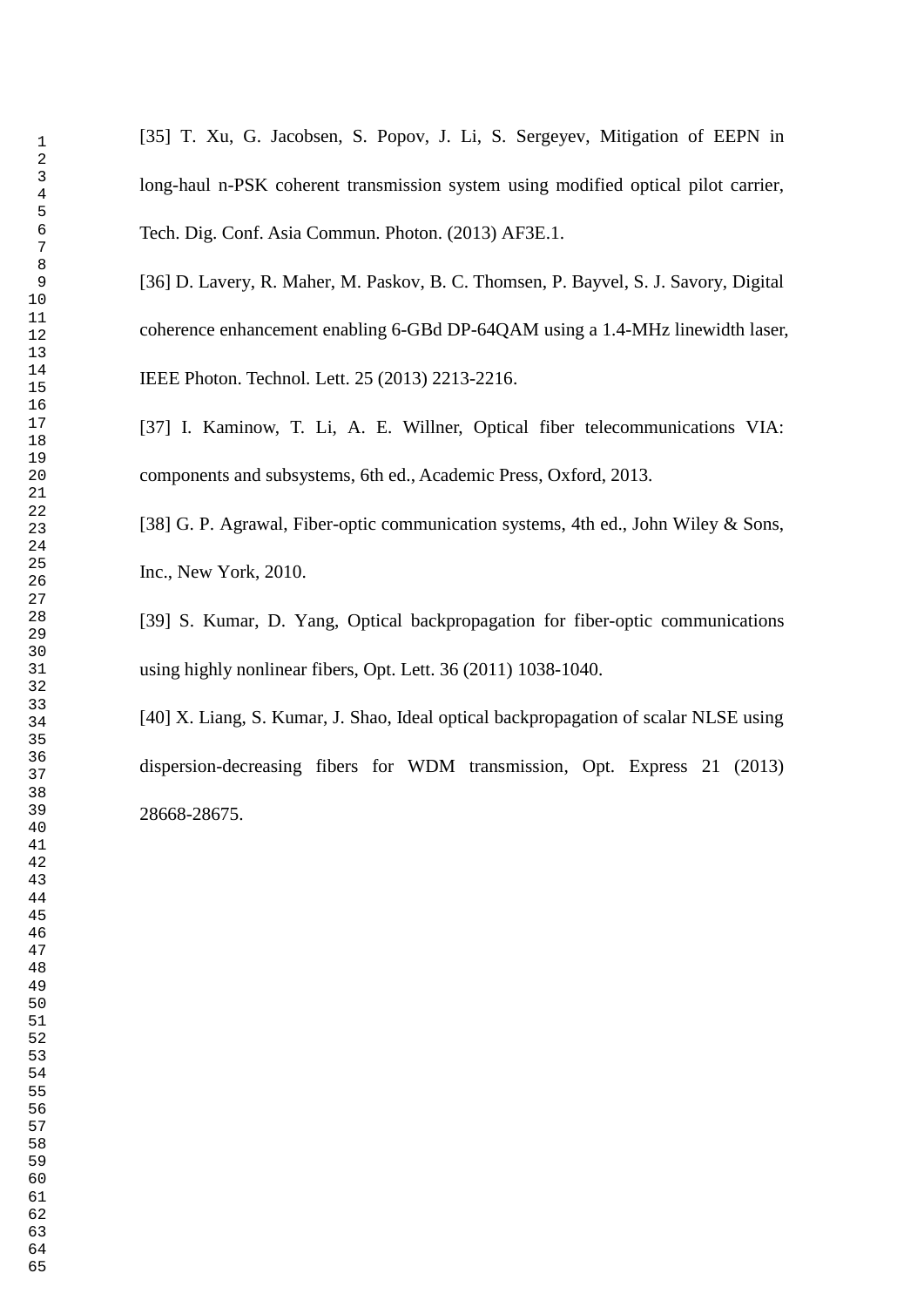#### **Figure Captions**

Fig. 1. Schematic of coherent optical transmission system with differential carrier phase estimation. N(t): additive white Gaussian noise (AWGN).

Fig. 2. Schematic of EEPN in coherent transmission system. N(t): additive white Gaussian noise (AWGN), ADC: analog-to-digital convertor.

Fig. 3. BER performance in 2000 km 28-Gbaud DQPSK system with different distribution of Tx and LO lasers linewidths.

Fig. 4. BER performance in 1000 km 28-Gbaud D8PSK system with different distribution of Tx and LO lasers linewidths.

Fig. 5. BER performance in 2000 km 28-Gbaud DQPSK system with different LO laser linewidth.

Fig. 6. BER performance in 1000 km 28-Gbaud D8PSK system with different LO laser linewidth.

Fig. 7. BER performance in 28-Gbaud DQPSK system with different fiber length.

Fig. 8. BER performance in 28-Gbaud D8PSK system with different fiber length.

Fig. 9. BER performance in DQPSK system with different symbol rate.

Fig. 10. BER performance in 28-Gbaud transmission system with different modulation formats.

Fig. 11. BER performance based on the analytical model (lines) and the numerical simulations (markers).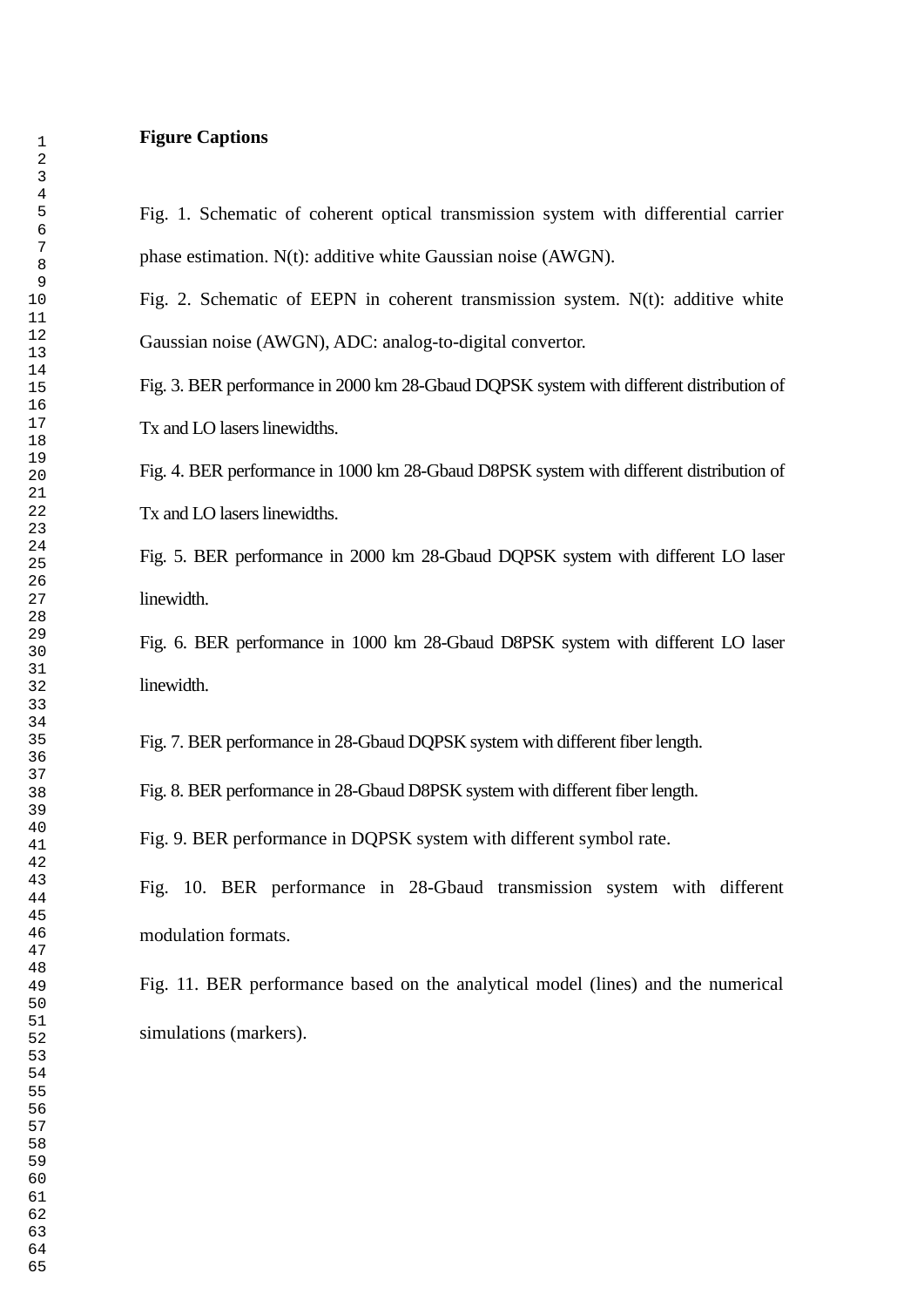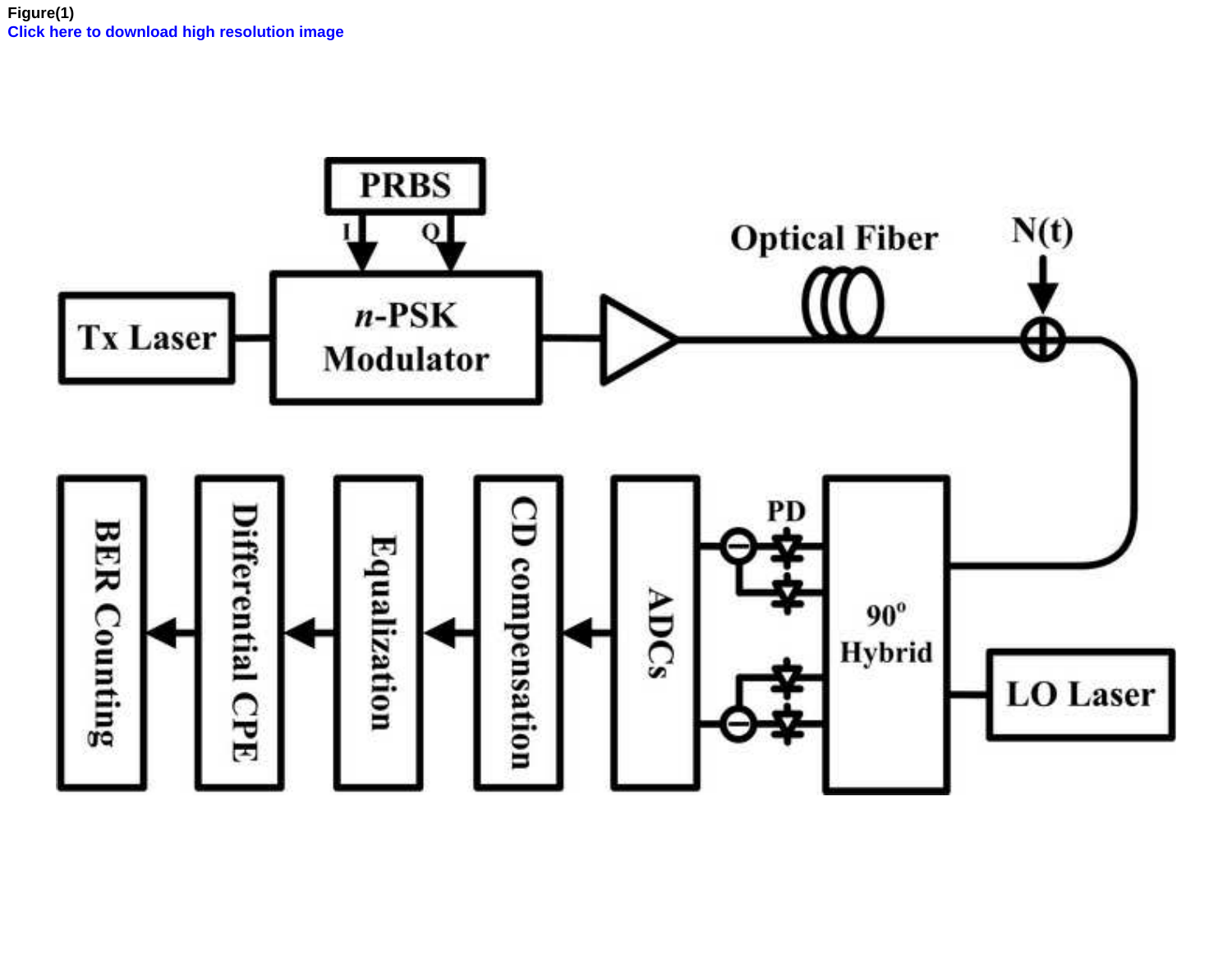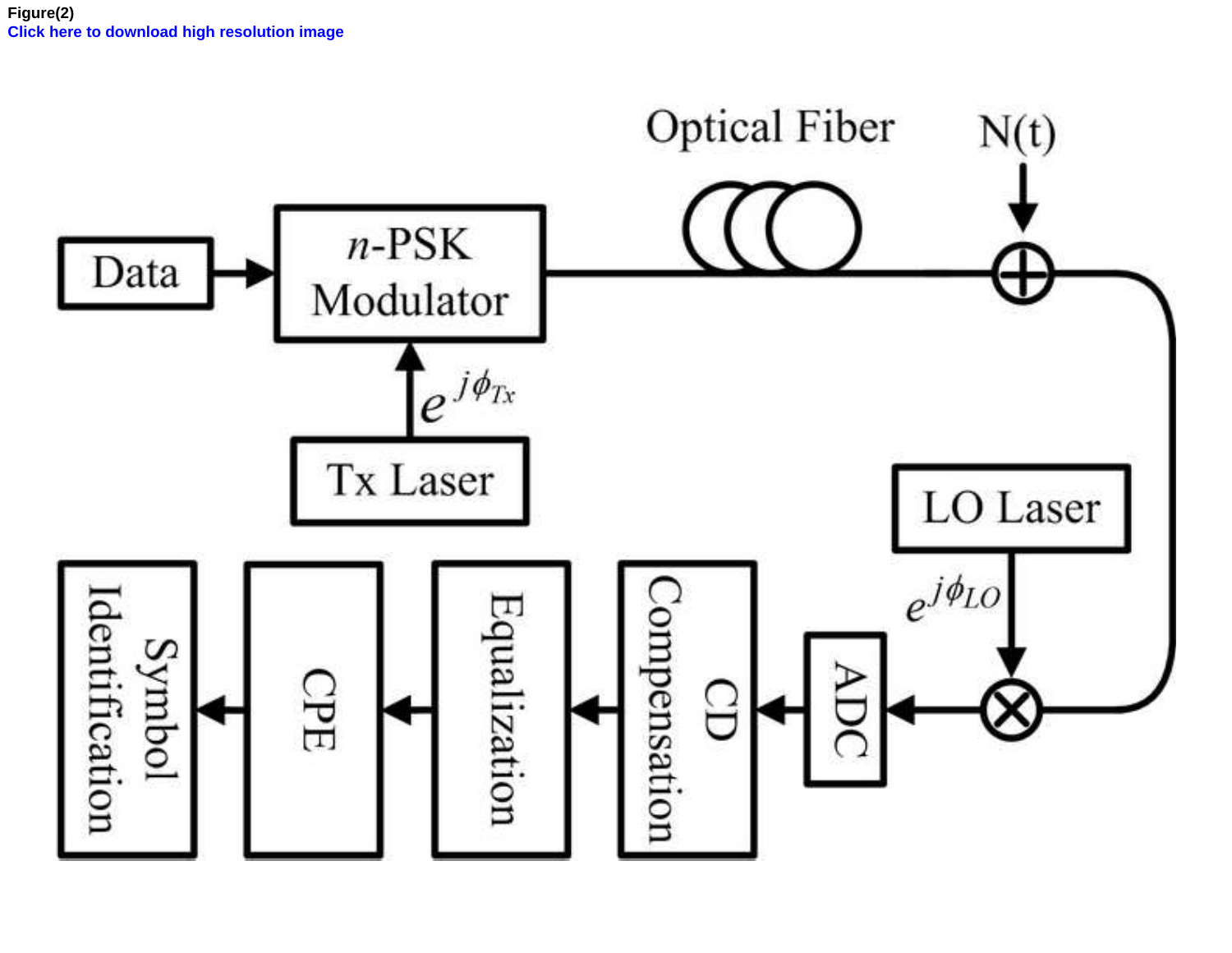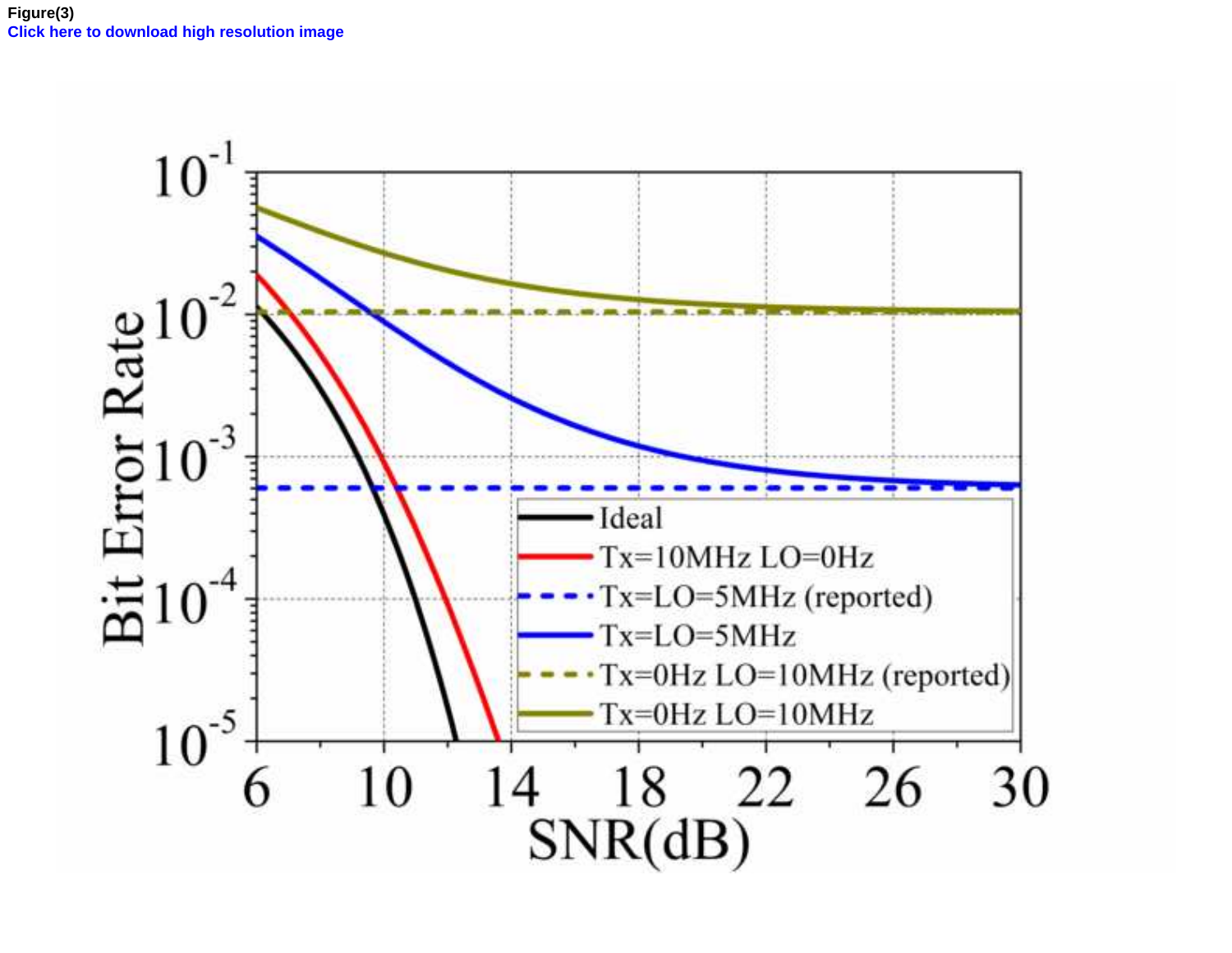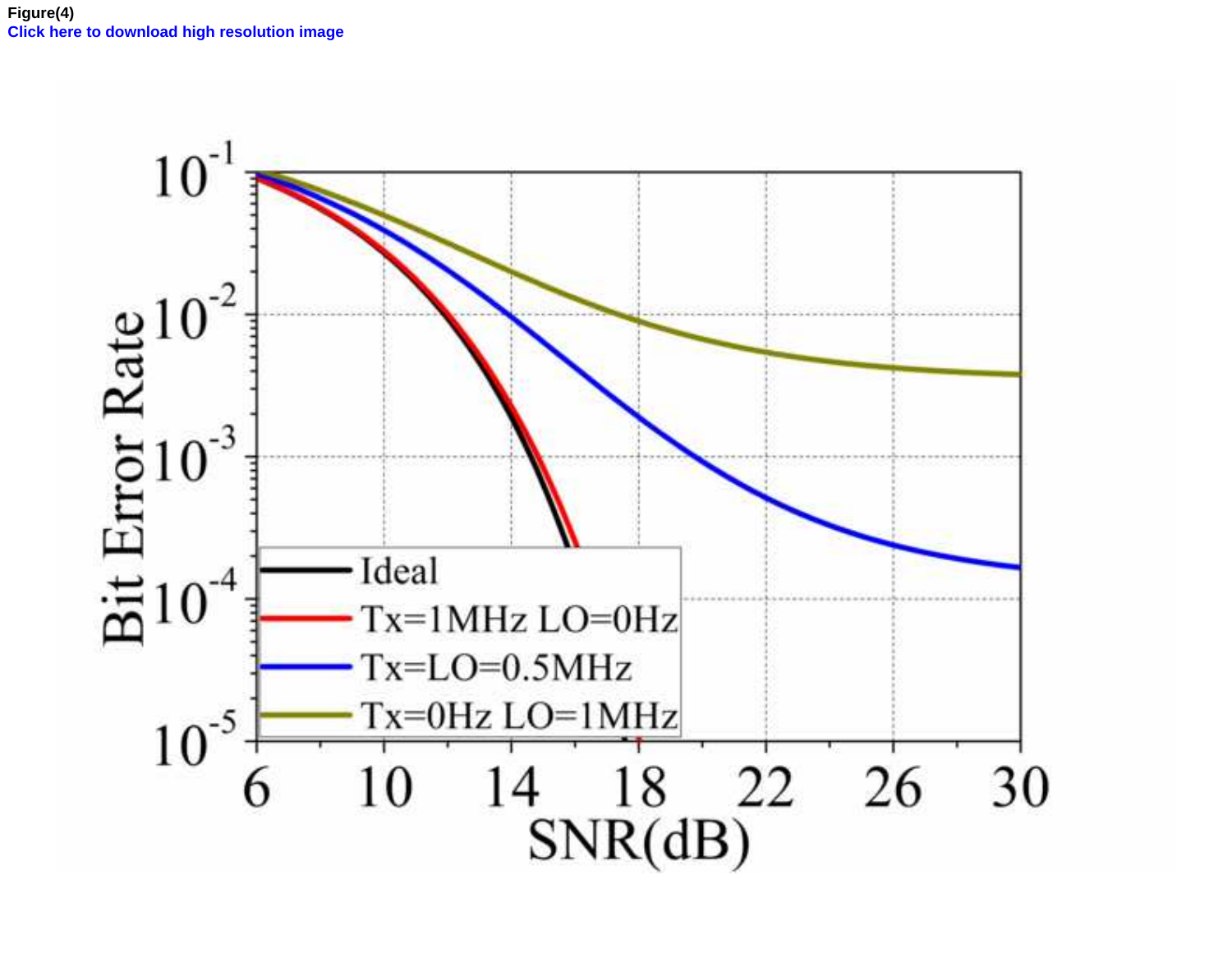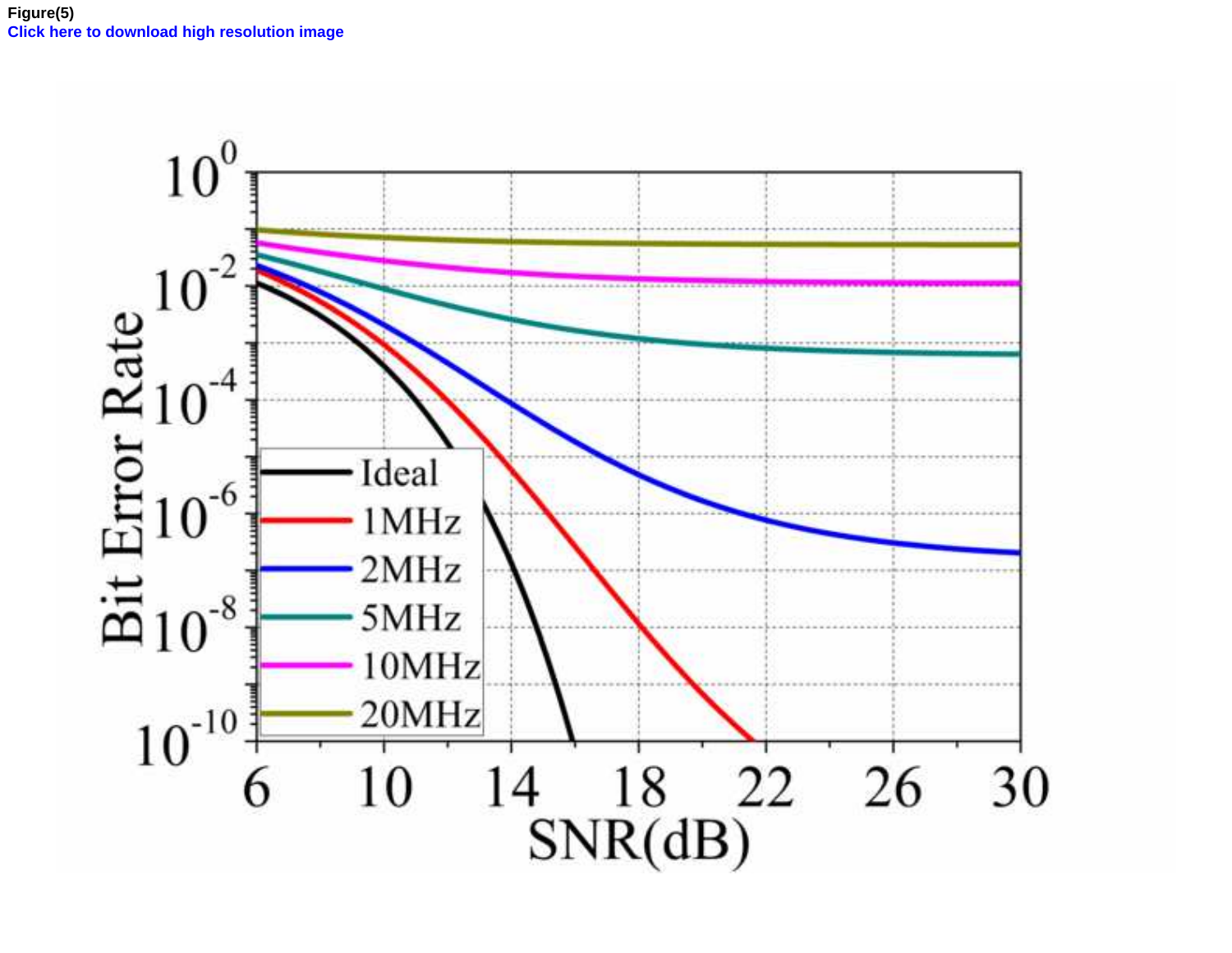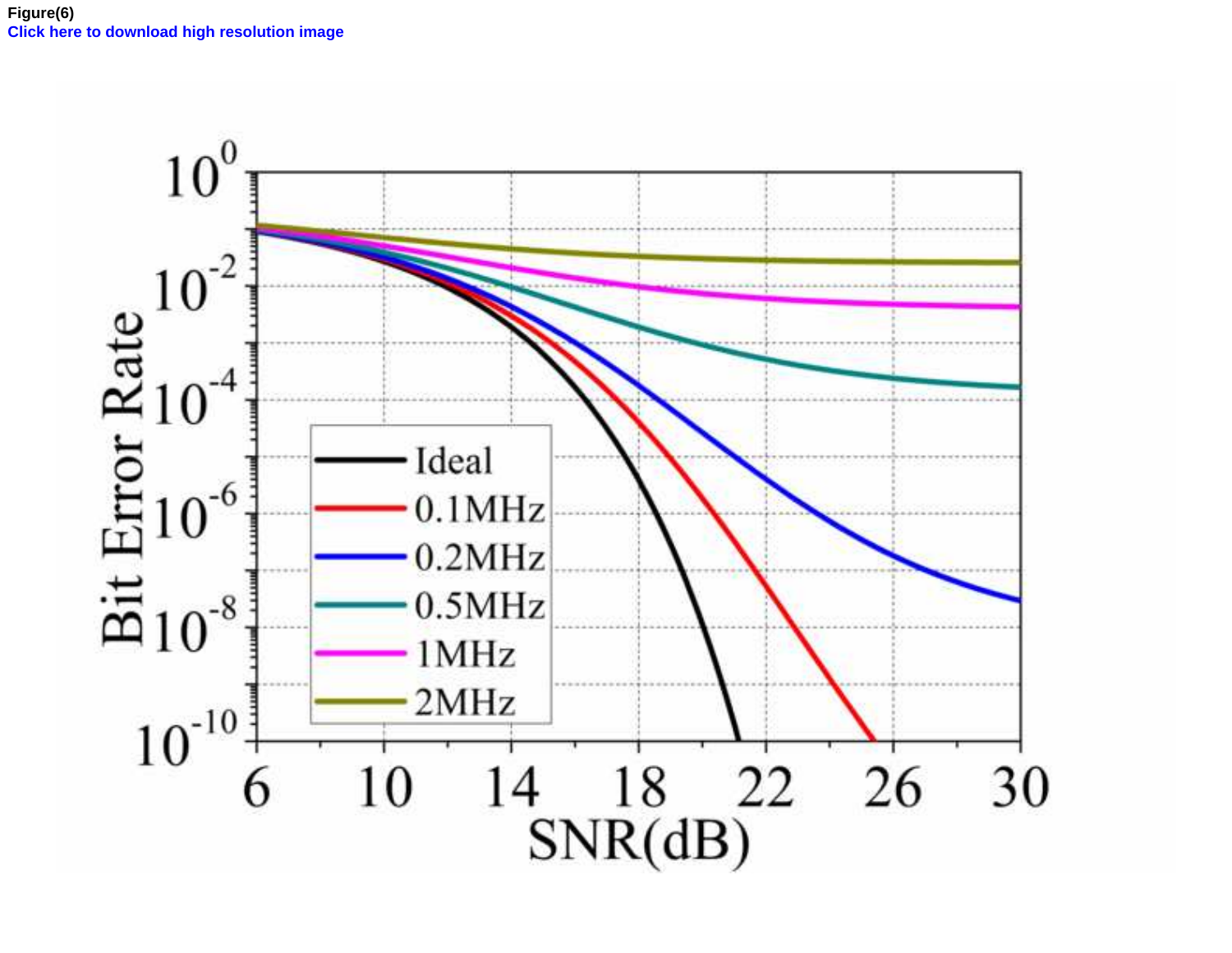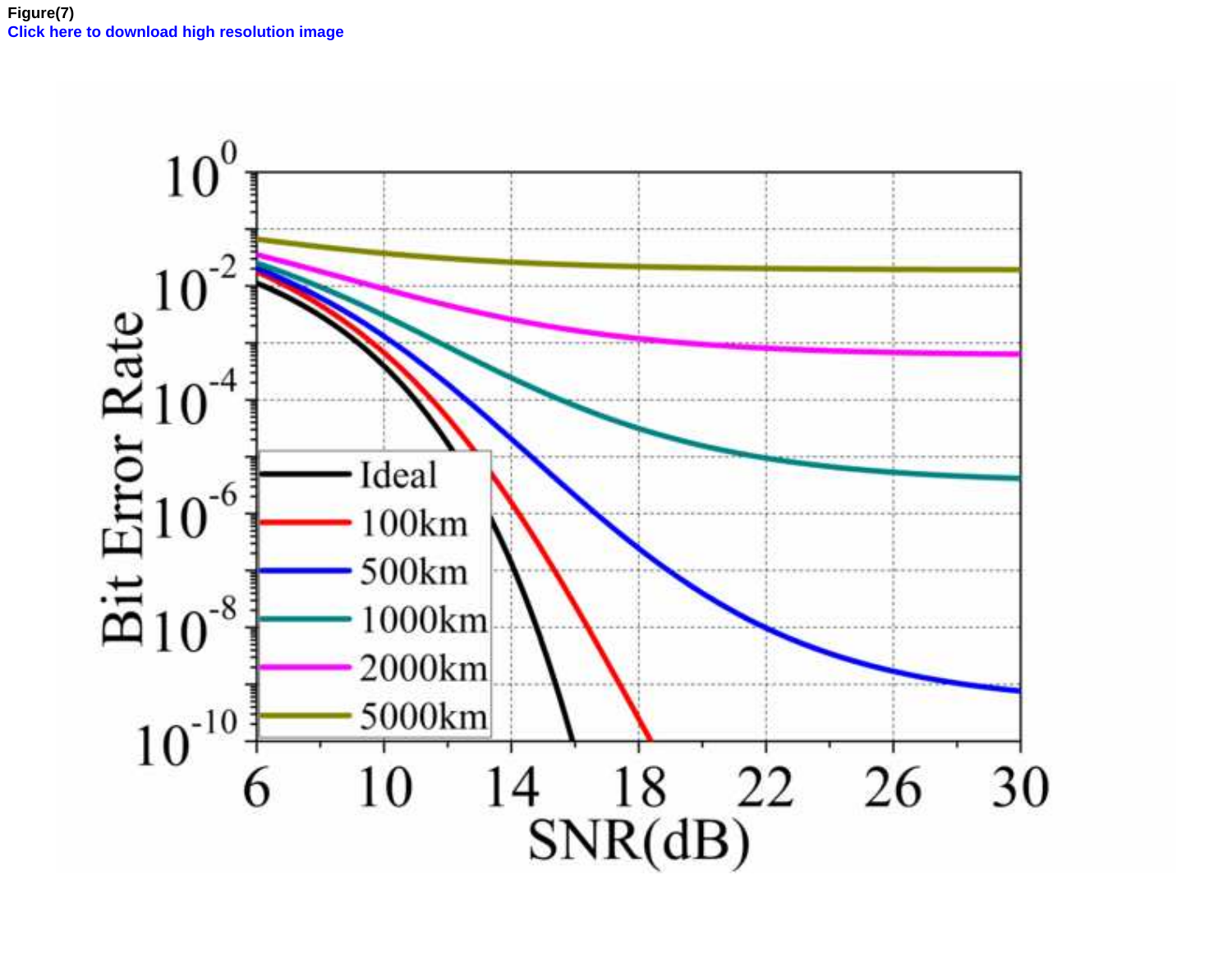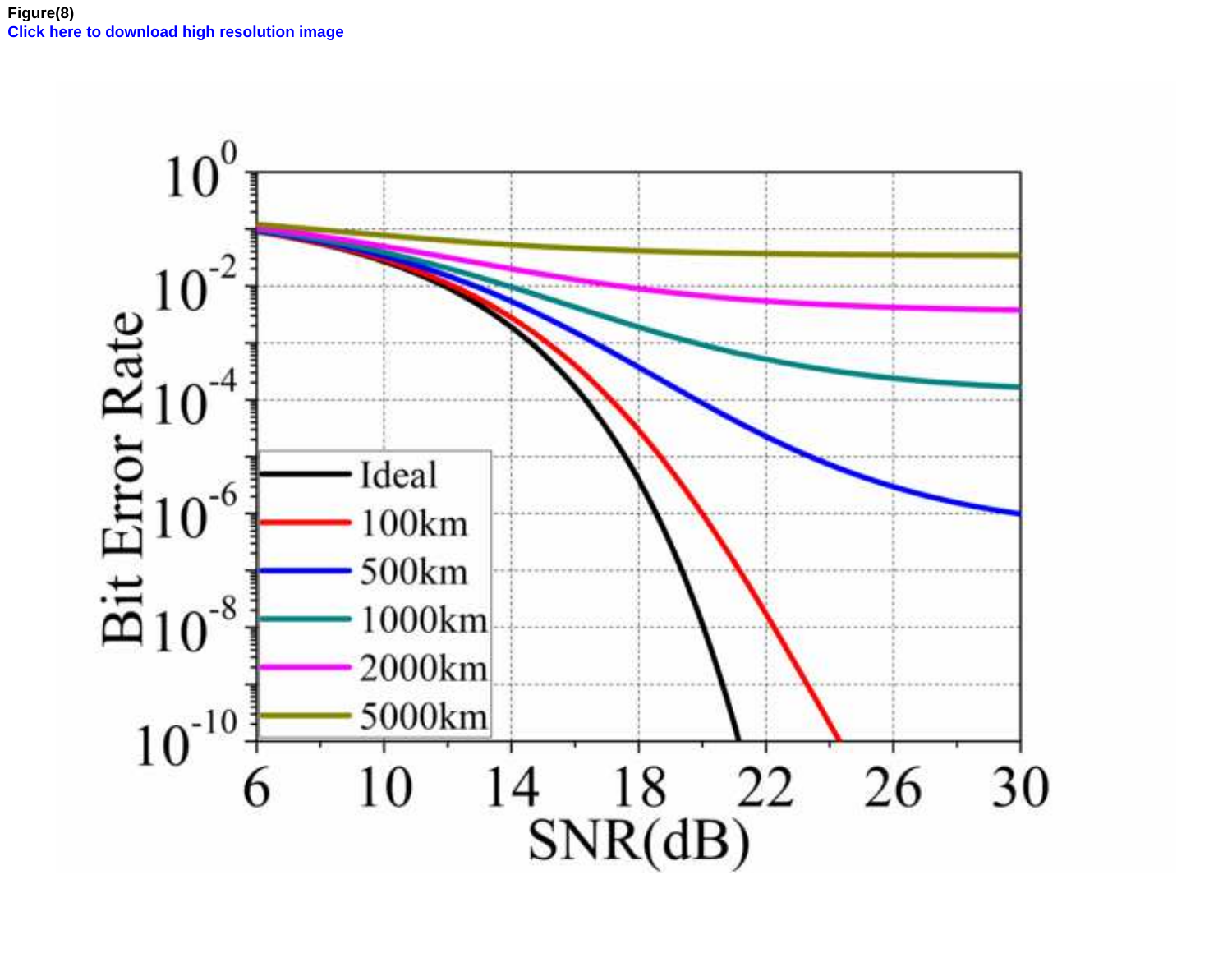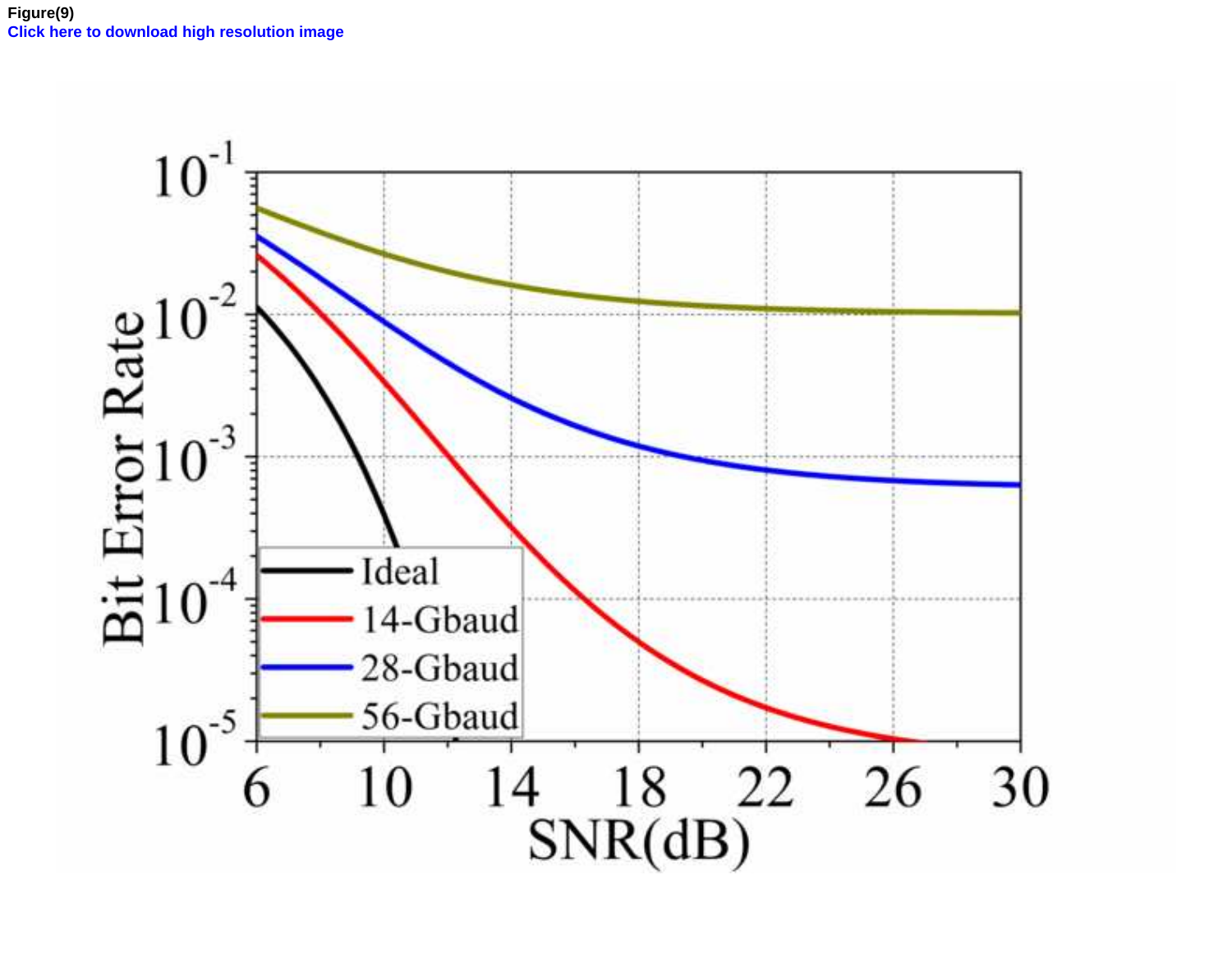